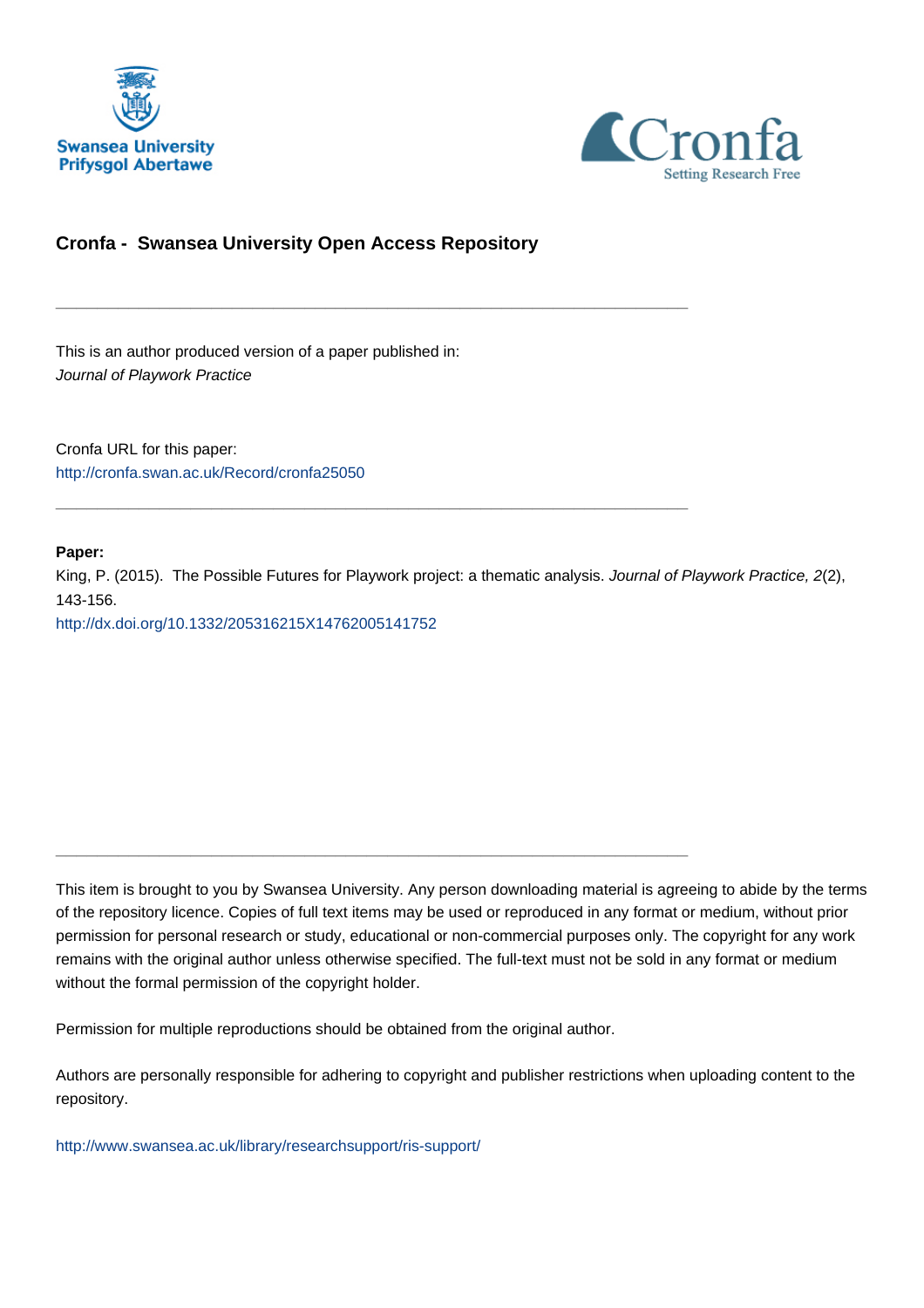The Possible Futures for Playwork Project – a thematic analysis Pete King, Swansea University, UK p.f.king@swansea.ac.uk

Dr. Pete King is a lecturer in Childhood Studies at Swansea University and is currently acting programme manager for both the MA Childhood Studies and MA Developmental and Therapeutic Play courses. Prior to this, Pete has worked in play and playwork since 1996 in England and Wales as a practitioner, development officer, trainer and lecturer.

Keywords: playwork literature, Possible Futures for Playwork, the Playwork Principles

### **Abstract**

In 2008 a project funded by Play England asked the playwork field for their ideas on the 'possible futures' of playwork. The response included 23 'ideas papers' which were originally intended to form part of the discussion on the future of playwork at a large-scale café style action event. Seven years on, this paper revisits these ideas papers by undertaking a thematic analysis on each paper to identify the main themes at that time. This analysis identified five main themes: uniqueness of playwork; professionalism of playwork; community-based aspects of playwork; relationship of playwork to the 'wider world' and threats to playwork. These themes are discussed in relation to the contextual factors that influenced playwork in 2008 and concludes with some provocations for the playwork field to consider for the future of playwork.

## **Introduction**

The Possible Futures for Playwork project was an open invitation to anybody involved in the playwork sector to engage in a creative discussion to consider the future of playwork (Kilvington and Wood, 2010). It was sponsored and managed by Play England in collaboration with SkillsActive, the Joint National Committee for Training in Playwork (JNCTP), Play Wales, PlayBoard Northern Ireland and Play Scotland. The project was co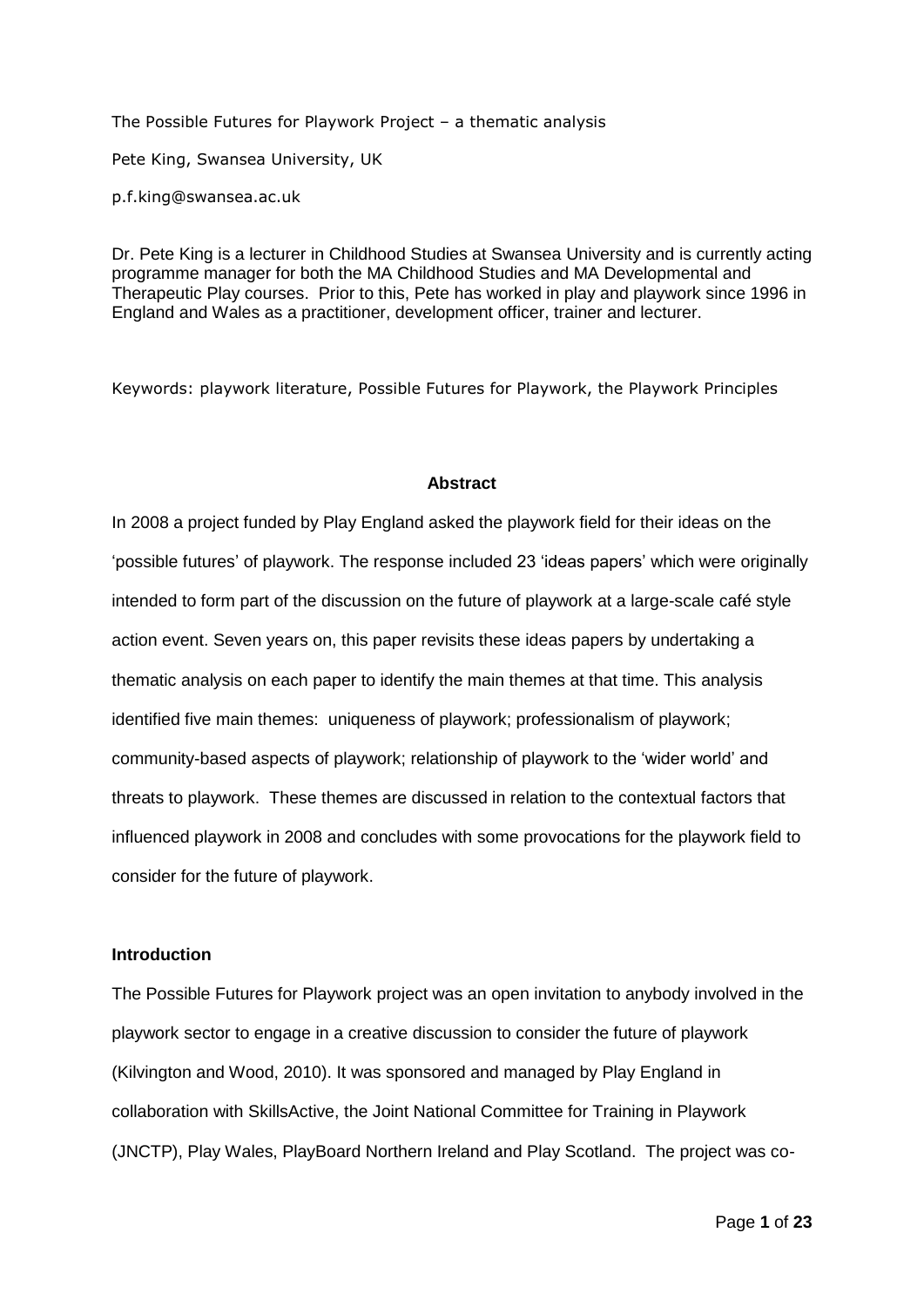ordinated by the late Professor Perry Else (Sheffield Hallam University) and was made up of a series of linked consultation events:

- A small-scale café style design event which took place in December 2007
- An invitation for playwork people to offer an 'ideas paper' on the future of playwork in January 2008
- An online discussion forum for playwork people to debate the content of the papers in March 2008
- A large-scale café style action event which was planned for June 2008 but did not take place (Else, 2008)

This paper focuses solely on the ideas papers, although the online discussion forum content was available for review. The rationale behind focussing on the ideas papers was three-fold. Firstly, as one of the original contributors of an 'ideas paper', I had been left wondering what has become of this work. Secondly, as the Possible Futures Project did not run the largescale café style action event, the project ended abruptly. The papers reflect playwork thinking at a particular place in time and it would be interesting to identify the main themes that were perceived important for the future of playwork in 2008. Thirdly, the content within the 23 'ideas papers' are worthy of a revisit in considering the relevance of any emerging themes to playwork in 2015. This is particularly relevant as SkillsActive (the Sector Skills Council for Active Leisure and Wellbeing which includes playwork) are currently reviewing the National Occupational Standards for Playwork.

## **Contextual factors in relation to the Possible Futures for Playwork Project**

The starting point for submission of the ideas papers was 22 January 2008 when the project was advertised on the Play England website and the following questions were used as prompts to generate ideas: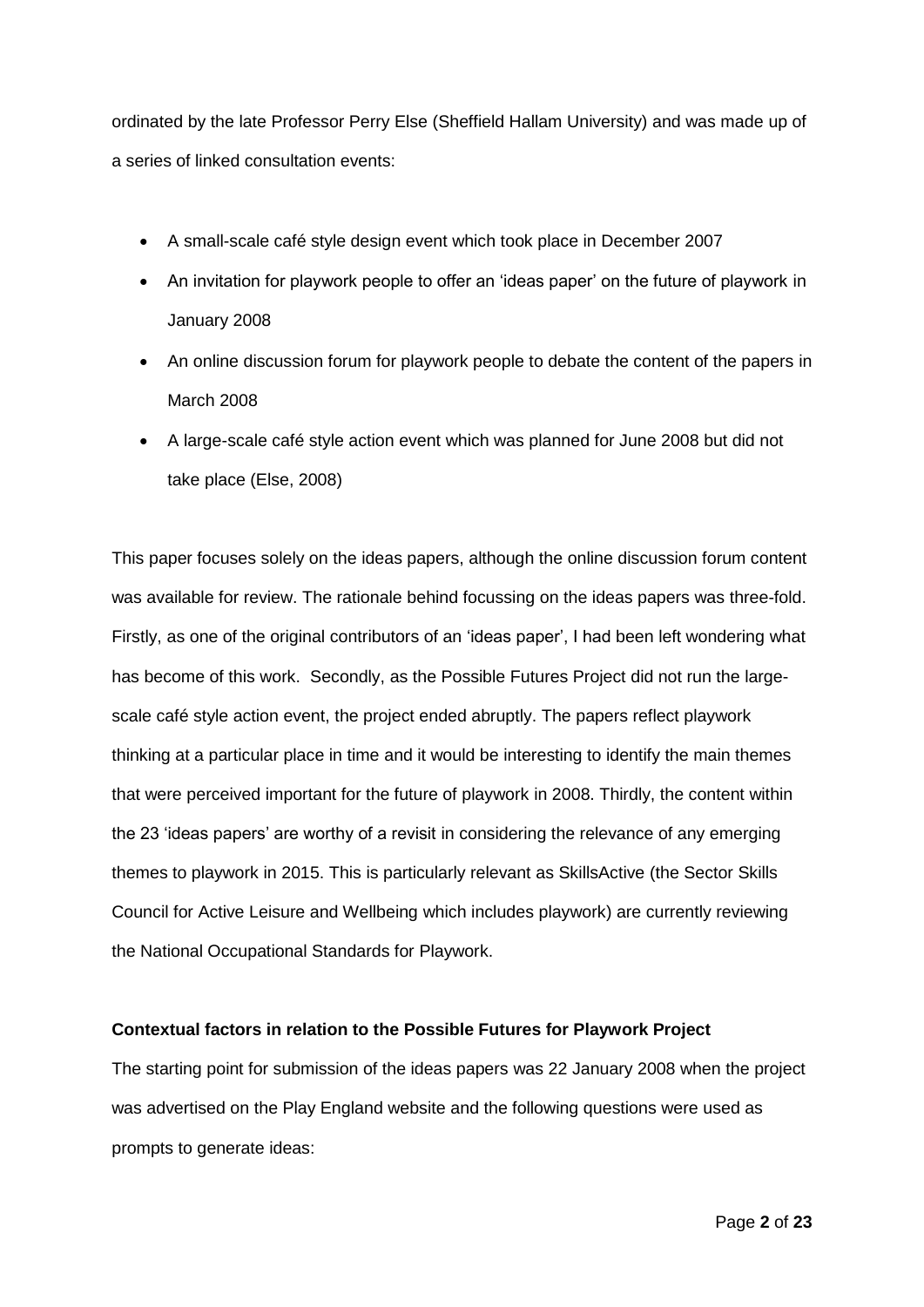- Do you feel the playwork sector should be differently organised?
- What does playwork do well and how should we promote that?
- How do you feel playworkers should be trained or educated?
- Where should playwork fit within the government's children's workforce agenda?
- Do you feel that 'traditional' playwork is under threat?
- Should we work with parents to help develop more play opportunities?

(Play England, 2015)

These questions were influenced by four factors which made up the contextual knowledge which stimulated the Possible Futures for Playwork Project. These were the development of the Playwork Principles (PPSG), the BIG Lottery Funding for Play, the publication of Every Child Matters (2003) and the Children's Workforce Development Council. The following sections provide a brief explanation of each contextual factor and its relevance to the Possible Futures project.

## *The Playwork Principles*

The Playwork Principles (PPSG, 2005) were developed from funding through the Welsh Assembly Government and facilitated by Play Wales, and superseded the two playwork Assumptions and twelve Values (Bonel and Lindon, 1996). The development of the Playwork Principles involved consultation with the playwork profession and was initially led by Bob Hughes, Gordon Sturrock and Mick Conway (Conway 2008), and the final version was constructed by the Play Wales Playwork Principles Scrutiny Group (PPSG). The eight Playwork Principles have been endorsed by SkillsActive and are still in current use to '*establish the professional and ethical framework for playwork*" (PPSG, 2005). Only five of the ideas papers made direct mention of the Playwork Principles, which were still in their infancy at the time of the Possible Futures project.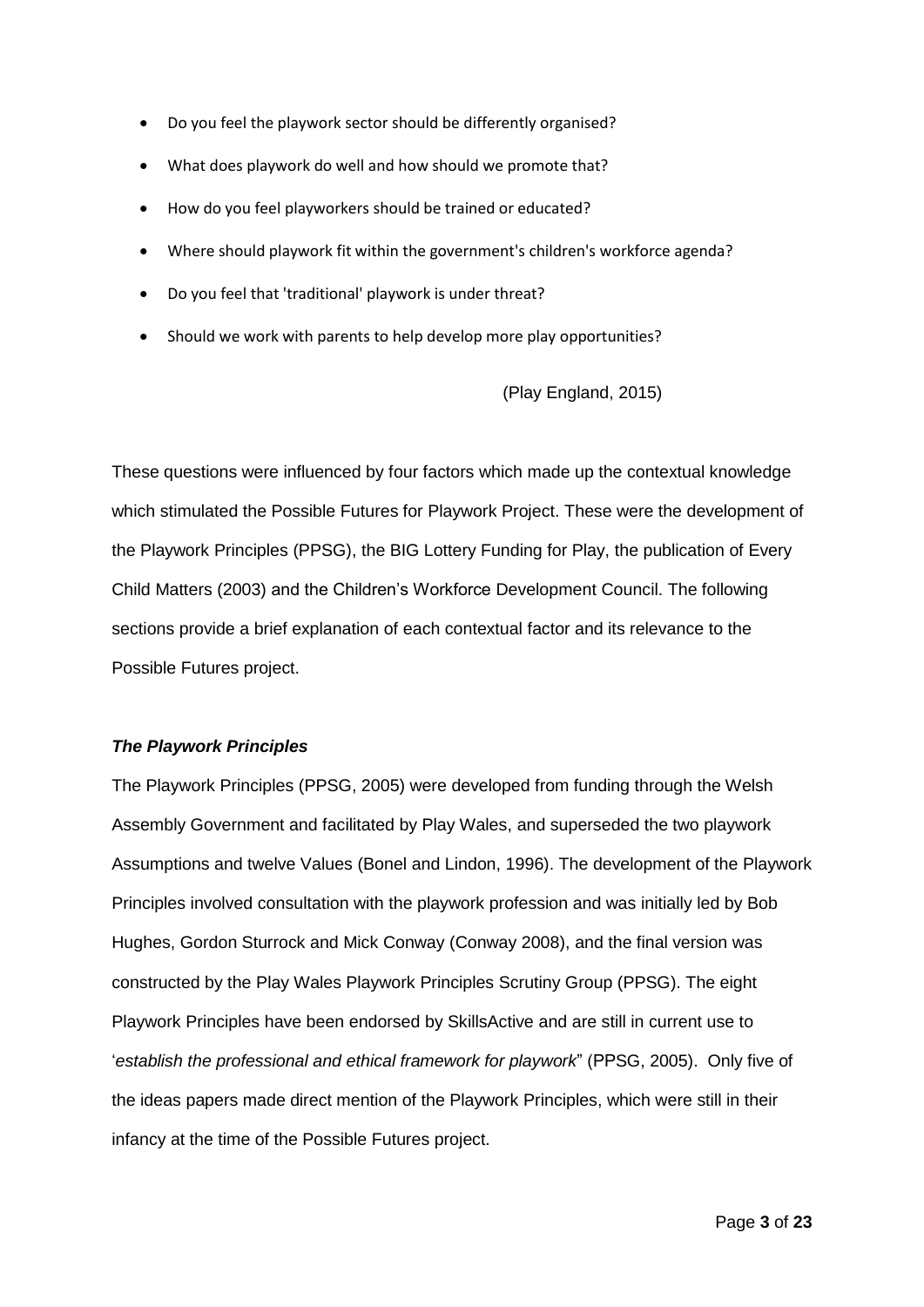## *BIG Lottery Funding*

2007-8 was an important time financially for play (and playwork), with the BIG Lottery Fund announcing in England that £155 million pounds and £13 million pounds in Wales would be spent on different aspects of children's play (BIG Lottery, 2015). The allocation of BIG Lottery monies to England and Wales was distributed in very different ways to provide children with play provision. In England, the money was used mainly by Local Authorities, whilst in Wales the funding was made available in the main through the voluntary sector. In England the BIG Lottery Children's Play Initiative was delivered within three pre-defined strands: the Children's Play programme (£123 million awarded): the Playful Ideas programme (£12 million awarded) and the Play England project (£15 million awarded) In Wales, £13 million was available with infrastructure project grants of up to £250,000 and play project grants of between £250,000 and £1 million (BIG Lottery, 2015).<sup>1</sup>

The funding in both countries had a focus on open access play for children within their communities. The available funding and development of 'playranging', a form of mobile playwork provision which utilises the existing natural and human-built play spaces within local communities (Wavehill, 2013), is clearly reflected throughout the ideas papers.

## *Every Child Matters*

-

<sup>&</sup>lt;sup>1</sup> For a more comprehensive look at playwork and the factors that influenced each of the UK countries, see the chapters of Voce (Play England), Greenaway (Play Wales), Beattie (Play Scotland) and Kane (PlayBoard, Northern Ireland) in *Foundations in Playwork* (Brown, 2008).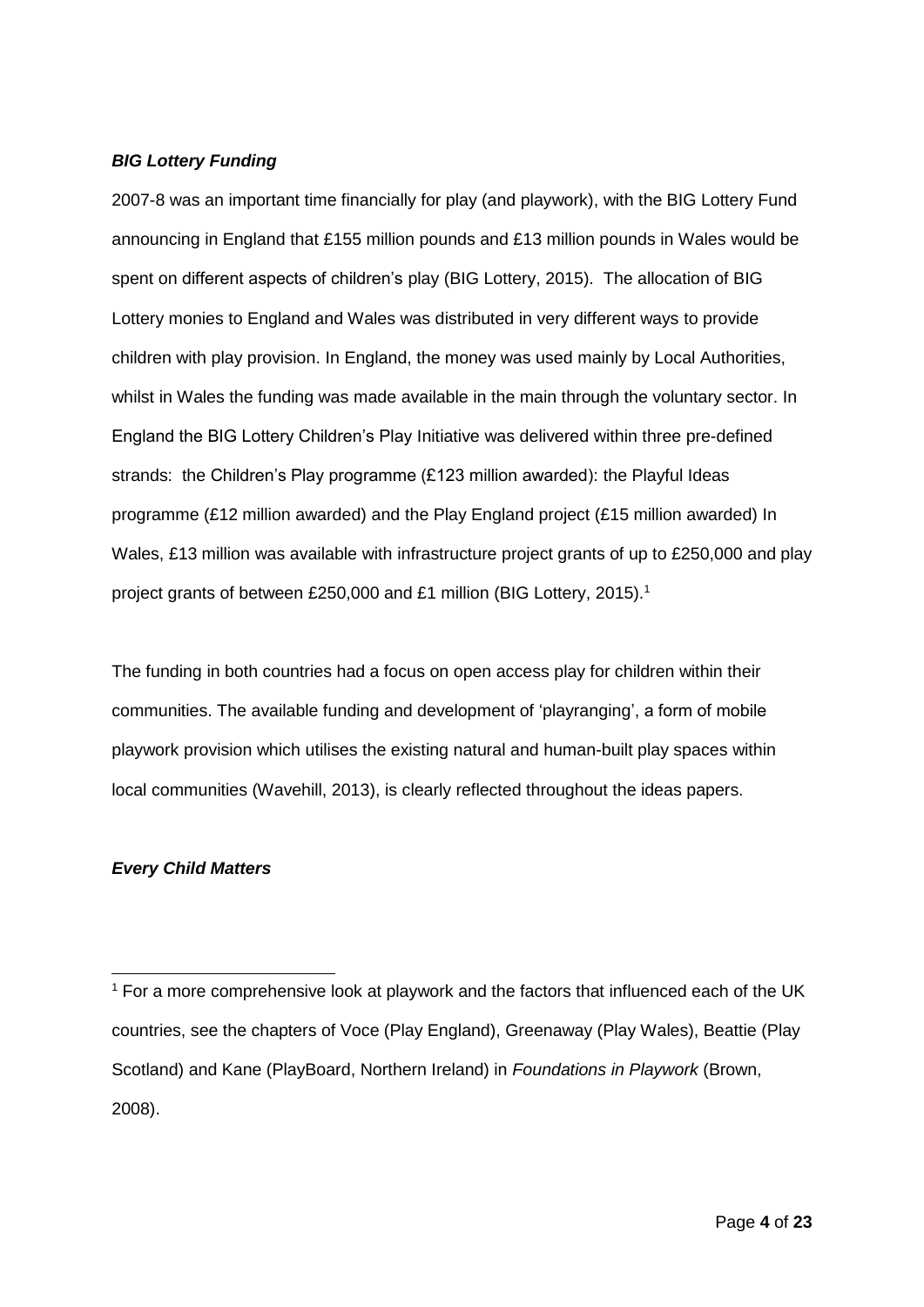*Every Child Matters* (2003) was a UK Government publication that was published in response to the tragic death of Victoria Climbié, based on five outcomes that were considered important to children and young people. These five outcomes were: be healthy; stay safe; enjoying and achieving; making a positive contribution and achieve economic wellbeing. The five outcomes of Every Child Matters meant that any service that involved children had to demonstrate how these outcomes would be met. The services for children delivered by the organisations and the funding had to align with the five outcomes. Although a UK Government document, Wales did not adopt the five outcomes of Every Child Matters (2003) but instead developed their own policy, *Children and Young People: Rights to Action* (WAG, 2004). This Welsh policy document consisting of seven core aims based on the United Nations Convention on the Rights of the Child (UNCRC 1989). Every Child Matters was referred to in six of the ideas papers, whereas only one paper made reference to the Welsh document.

### *Children's Workforce Development Council*

The fourth and final contextual aspect was the Children's Workforce Development Council (CWDC), which was set up in 2005 in order to support delivery of the Every Child Matters agenda with a focus on integrated working (UK Parliament, 2015). Integrated working was defined as *"when everyone supporting children and young people works together effectively to put the child at the centre, meet their needs and improve their lives'* (CWDC, 2008: p2). Although playwork was not a direct focus of the work CWDC, it did have major implications where playwork dovetailed with other professions which worked with children and young people. For example, the provision for play in after school clubs which included younger children could result in a tension between the early years understanding of play and the playwork understanding of play.

### **Methodology**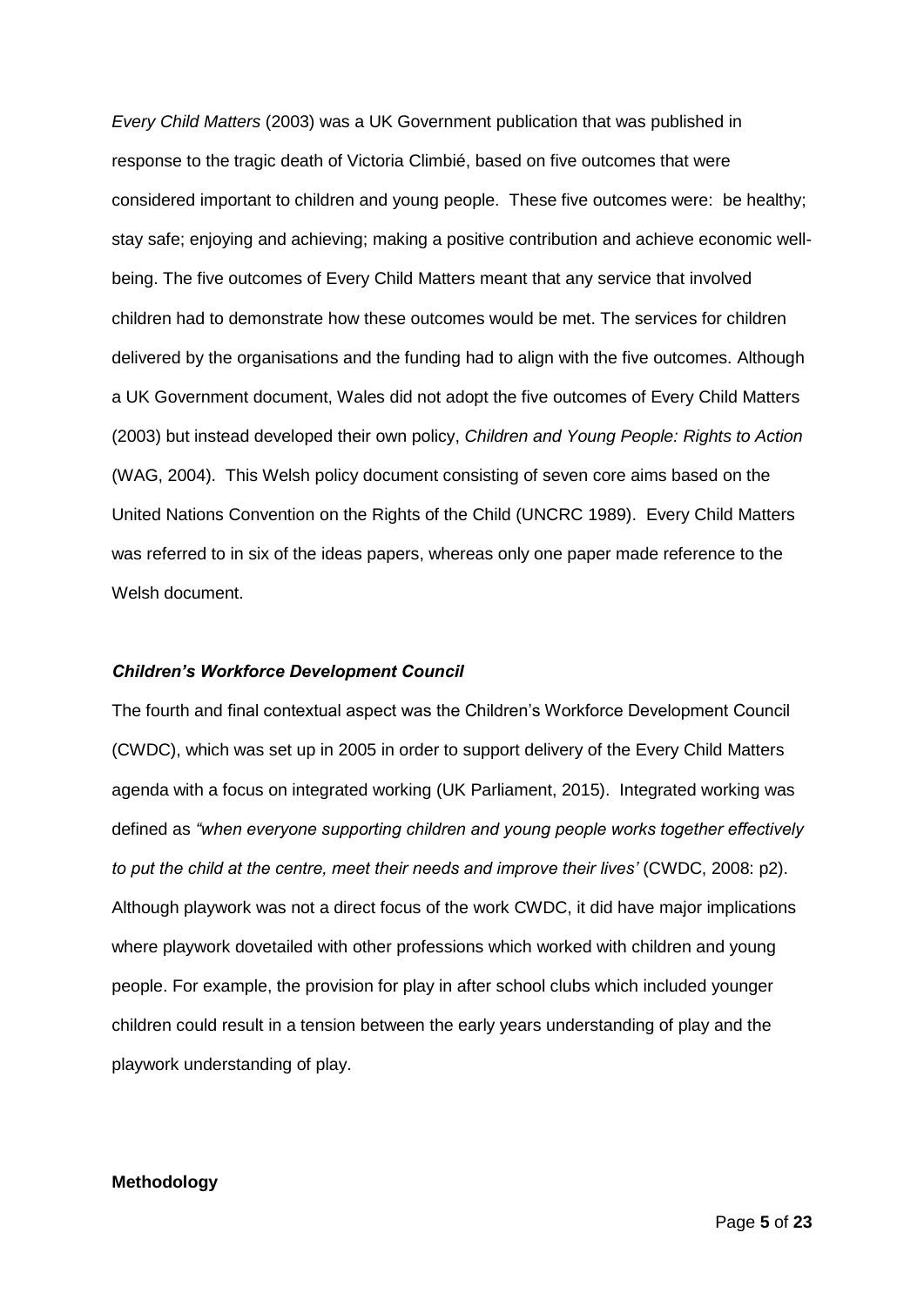The 23 'ideas papers' submitted to the Possible Futures for Playwork project can now be considered as archival documentation, and for the purposes of this study were considered as individual historical texts representing the thoughts of the individual contributors at that time. Prior to beginning the thematic analysis, the idea was to start with a 'blank slate' and a simple research question of 'What were the Possible Futures for Playwork in 2008?'

After the thematic analysis had been undertaken and completed, access to the original Yahoo Discussion Group was obtained<sup>2</sup> which not only contained all of the 'ideas papers' but also an analysis that had been compiled by Perry Else (2008). The thematic analysis of the 23 'ideas papers' will be discussed first. The results will then be analysed in relation to the contextual factors and Else's 2008 analysis in order to provide a triangulation (Denzin, 1979) in the research process.

It should be noted here that the thematic analysis of the twenty-three 'ideas papers' did not need ethical approval as the papers are publically available from the Yahoo Discussion Group and other websites.

## **Data Analysis**

-

The data analysis used the process of thematic analysis. Thematic analysis involves the reading, and re-reading of texts to identify themes and subthemes (Bernard and Ryan, 2010). This process initially involved the reading of each paper and noting down themes as they emerged, these initial themes being the key points the author was raising or the concepts that were being discussed. There was no limit to the number of themes for each paper to ensure as many ideas as possible were identified.

<sup>2</sup> Thanks to Eddie Nuttall for providing access to the archive material.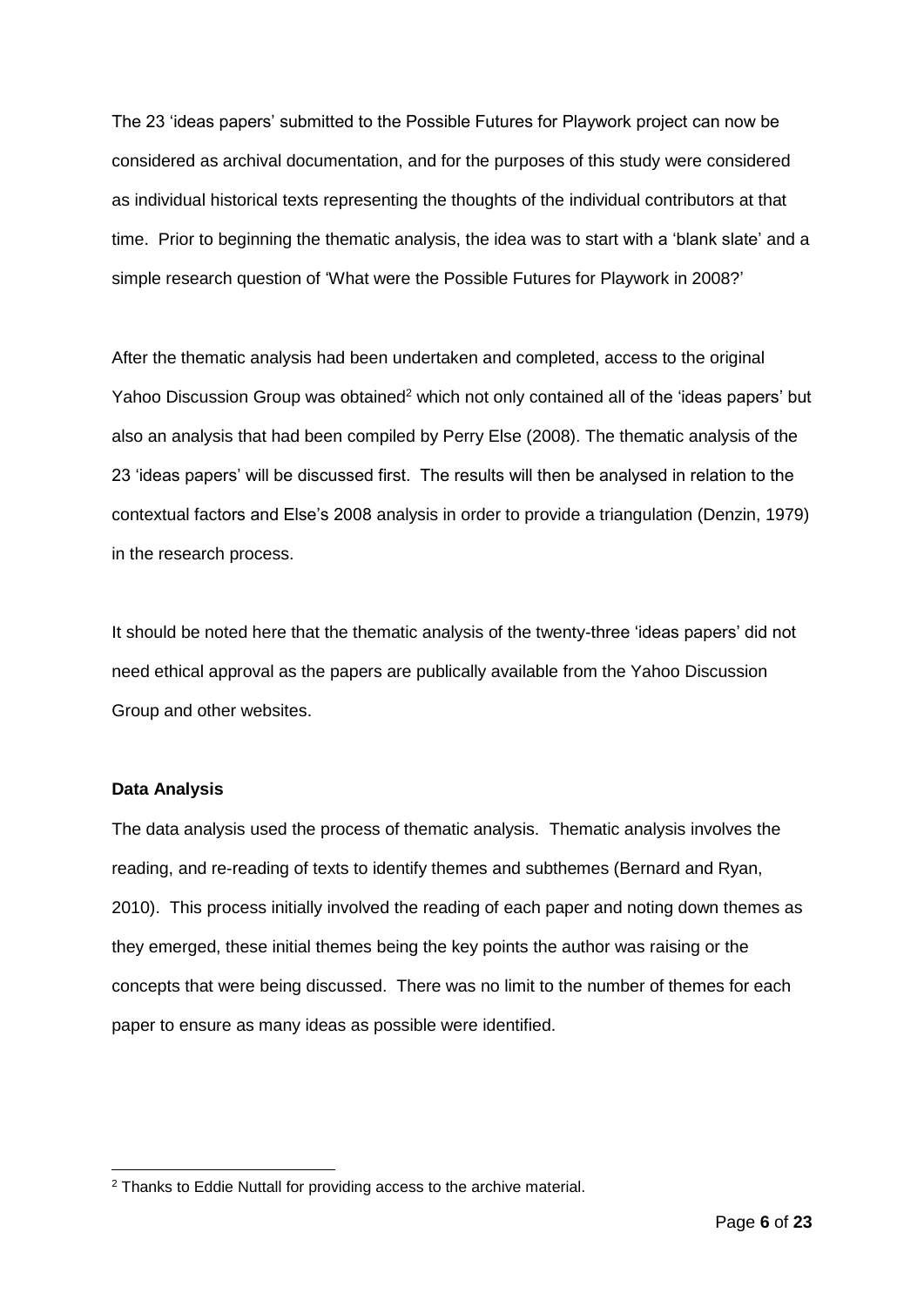The second stage was to compare the themes from each paper for repetitions and similarities, or what Lincoln and Guba (1985) term 'exemplars'. Exemplars, where the same theme or closely related themes were grouped together, were further collapsed combining two or more themes into a new single theme (Lichtman, 2010). This process continued until no new themes emerged. The next step involved the process of reading each paper with the modified set of themes to ensure that no ideas had been overlooked. At this point no new themes emerged and the process was deemed to have reached saturation point (Morse, Barrett, Mayan, Olsen & Spiers, 2002).

## **Results**

Five themes, each with their own subthemes, emerged from the analysis and are shown in Table 1:

| <b>Theme</b>                          | Sub-Themes                      |
|---------------------------------------|---------------------------------|
| Uniqueness of Playwork                | <b>Holistic Approach</b>        |
|                                       | Playwork perception of play     |
| Professionalism of Playwork           | <b>Professional Body</b>        |
|                                       | <b>Education and Training</b>   |
|                                       | <b>Reflective Practice</b>      |
| Community-Based aspect of Playwork    | Diversity of Provision          |
|                                       | Social Interaction              |
| Relationship of Playwork to the Wider | <b>Play Policies/Strategies</b> |
| World                                 | Multi-professional Work         |
| Threats to Playwork                   | Isolation                       |
|                                       | Lack of Identify                |
|                                       | Misunderstanding                |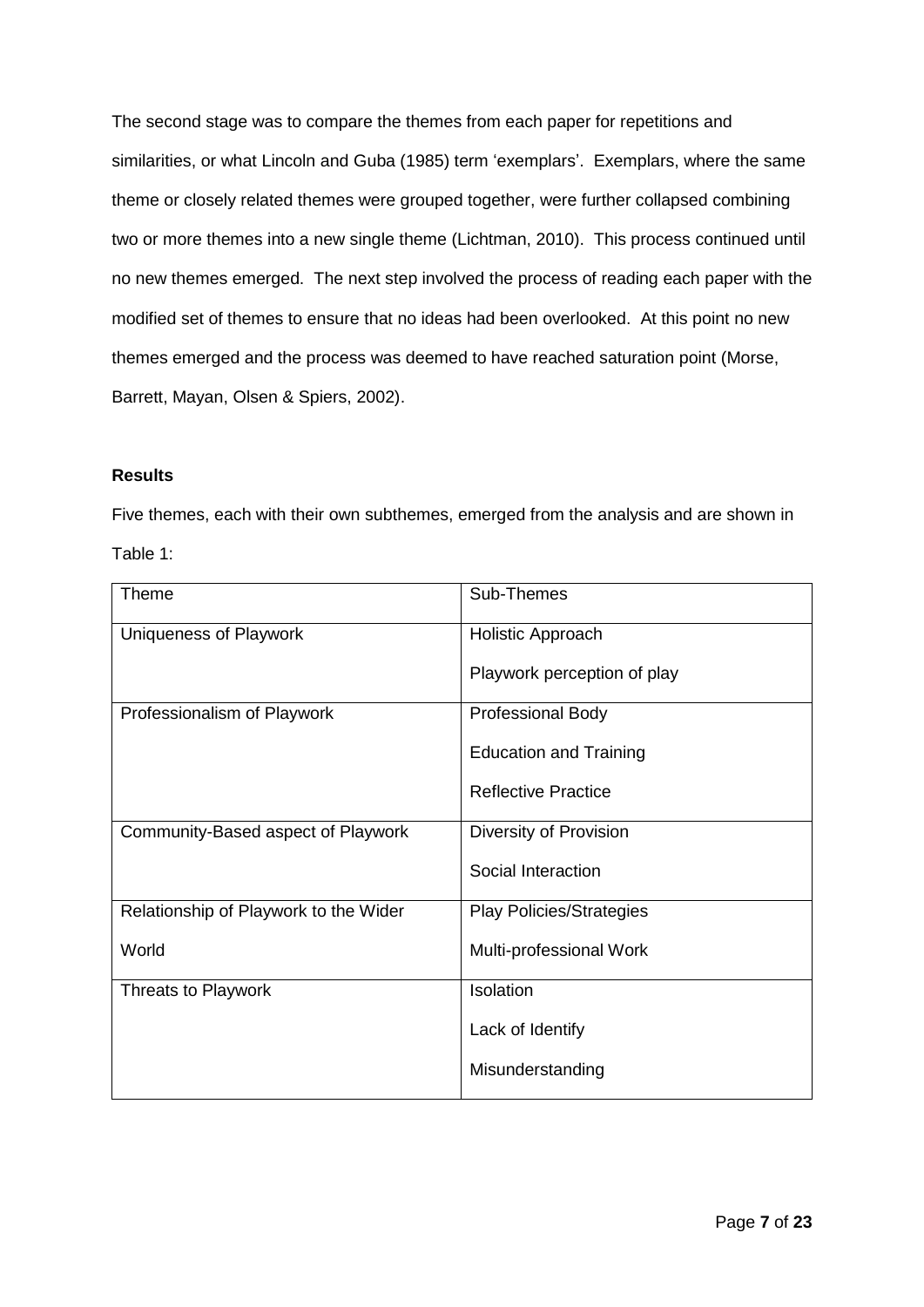The next part of this paper discusses the themes identified by the thematic analysis in relation to the relevant ideas paper(s), using concepts and direct quotes from the authors of each of these papers. When using a thematic analysis on historical documents, it is important to consider the contextual knowledge of the time (Reissmen, 2008), and the contextual factors identified earlier in this paper are therefore also discussed in relation to each theme. The themes are not in any particular order of importance although an indication of the number of papers related to each theme is provided.

#### **Theme 1 Uniqueness of Playwork**

The uniqueness of playwork, and how playwork focuses on the process of play rather than on using play to meet outcomes, was reflected in six papers, and was also one of the two key themes identified by Else (2008, p.3) who described the uniqueness of playwork in terms of its relationship with play:

"Playwork is about process of playing, not about outcomes, is child-centred in the truest sense of that phrase; control is with playing child and adults support that, aiming to intervene only in extreme circumstance and always with a spirit of reflection. Playwork has a 'complex simplicity' that requires a balance of intuition and judgement from practitioners if they are to support the play process without adulteration and so remain play-centred."

The playwork focus on the process of play is explained in Russell's (2008) paper: "*play is a response to and an action upon the physical and social environment on the here and now"*  (p2), where children have autonomy (Nutall, 2008), self-organisation (Russell, 2008) and personal control (King, 2008) in their "*free, freely chosen, freely developed play opportunities*" (Harrop, 2008: p1). In this regard, playwork was considered important in supporting children's holistic development (King, 2008, HHRT, 2008), contributing to the play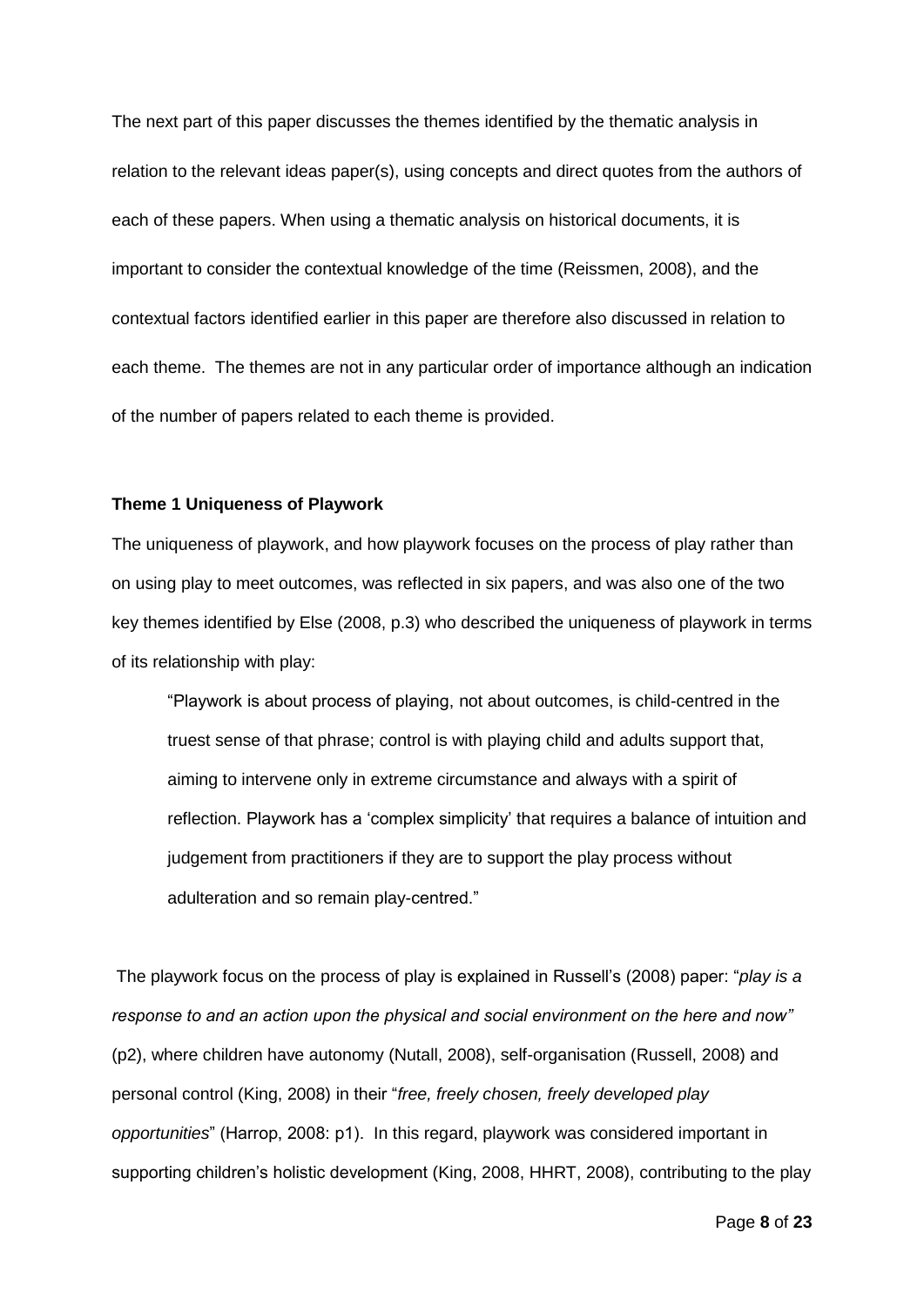health of children (King, 2008, Roberts, 2008) and the regulation of emotions (Russell, 2008).

The playwork focus on the process of play, rather than using play to meet outcomes for children, clearly reflects definitions of play within the national play strategies of the time, such as the Play Policy for Wales (WAG, 2002), as well as how play is described in the Playwork Principles (PPSG, 2005).

## **Theme 2 Professionalism of Playwork**

-

The second theme that emerged was professionalism. The need for a professional body to oversee playwork job descriptions, person specifications and the pay and conditions of playworkers was mentioned in ten papers. Conway (2008) stated that current playwork job descriptions had not "*kept up with the pace of developments in play and playwork theory and practice*" (p1), and Taylor (2008) believed that it was possible to earn more money "*as a cleaner than as a manager of an after school play centre*" (p1). A professional body was needed, as stated by Milne and Rix (2008), in order to "*maintain standards, to promote staffing, to protect and plan for the future"* (p1) to be able to deliver the playwork methodology (Newstead, 2008). A professional body for playwork, the Association of Playworkers was set up in early 2000, although by 2002 it no longer existed and currently playwork still does not have a professional body which solely represents the entire profession. 3

As well as the potential for establishment of a professional body, another aspect of professionalism that emerged from the ideas papers was the need to develop existing training and education and to increase postgraduate programmes in both Masters and Doctoral qualifications (Snell, 2008, Taylor, 2008). Such an increase could see the

<sup>&</sup>lt;sup>3</sup> The Register of Playwork Professions operated by SkillsActive supports playworkers who hold a playwork qualification. http://www.playworkregister.org/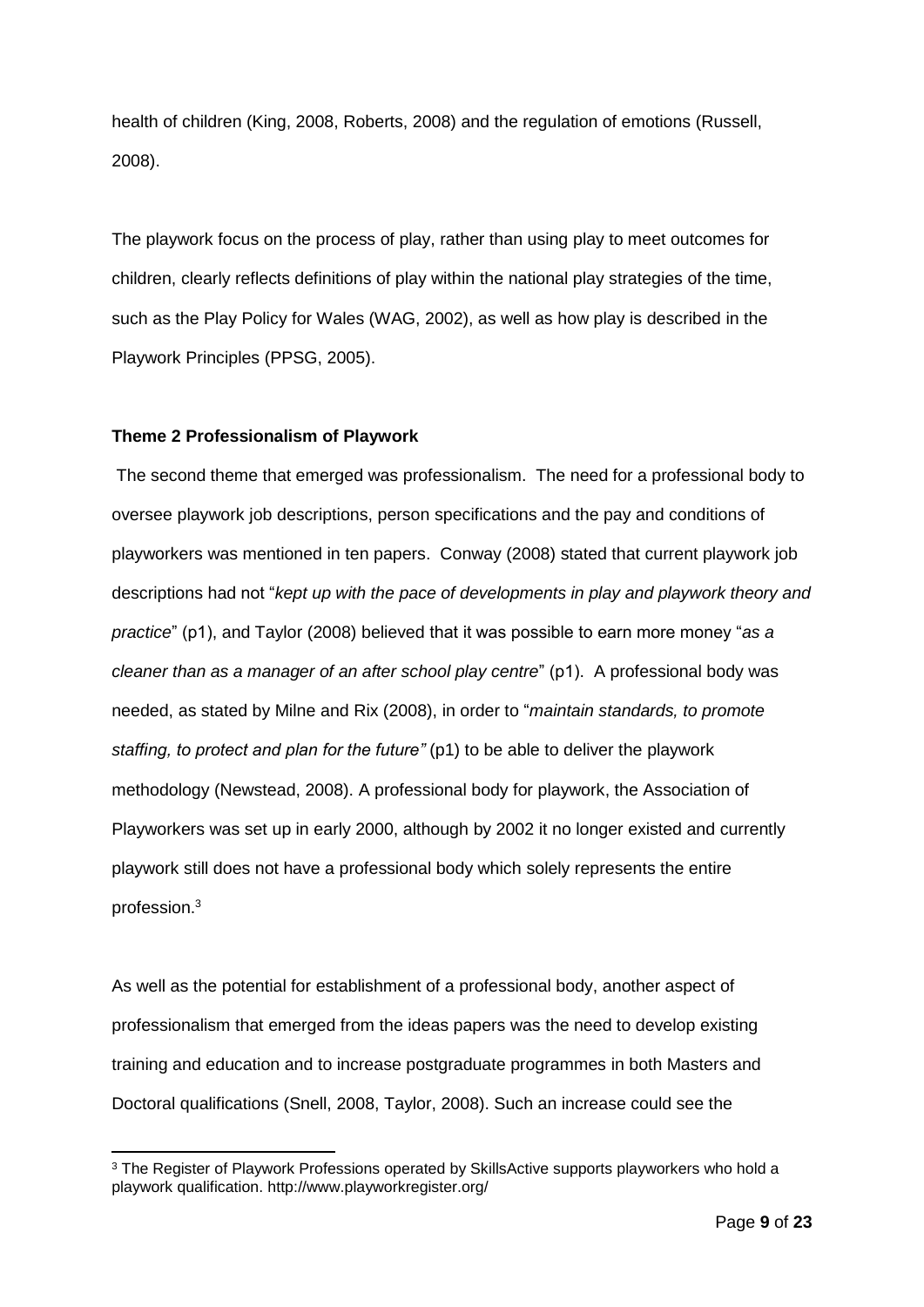development of playwork from a "*grassroots movement to the proven researched image/model"* (Morton, 2008: p1). Within training and education the skill of reflective practice was highlighted. Reflective practice, another sub-theme of playwork professionalism, is referred to as a unique selling point (USP) by Kilvington, Knight and Sexton (2008) where they state working in playwork is a '*reflective, non-interventionist approach"* (p.2). Professional practice is thus defined by the capacity of the individual to engage in reflection on their work practices.

## **Theme 3 Community-based aspect of playwork**

The theme of Community was identified in twelve papers which described a diversity of different types of spaces used by children for play (Morton, 2008; Deevy, 2008), or what Newstead (2008) termed the playwork service. The diversity of play space within communities relates to both indoor space, such as community buildings and schools, as well as outdoor provision such as parks, open spaces and even the street. Whether the play space is indoor or outdoor, the importance of children having ownership and control of the play space was identified (Nutall, 2008). Plummer (2008) stated "*What playwork does well is that it provides an opportunity for children to play in a natural way without being constrained"* (p1), where the playworker acknowledges that it is the child's community play space and does not control how and where children play. Taylor (2008) sums this up as playwork being *'grounded in the community*" (Taylor, 2008: p3).

The community-based aspect of playwork also relates to the social interaction which occurs in the play space. Playwork within the community not only involves child-child interaction but can also involve adult-child relationships (Russell, 2008), and Snell (2008) goes further in stating that playwork can reconnect adults with children. The community-based aspects of playwork also supports the important aspect of inclusiveness (Taylor, 2008; Wilson, 2008). Sutton sums up the role of playwork as providing what he terms "*community cohesion"* (p1), as it addresses many of the issues which can affect communities, such as anti-social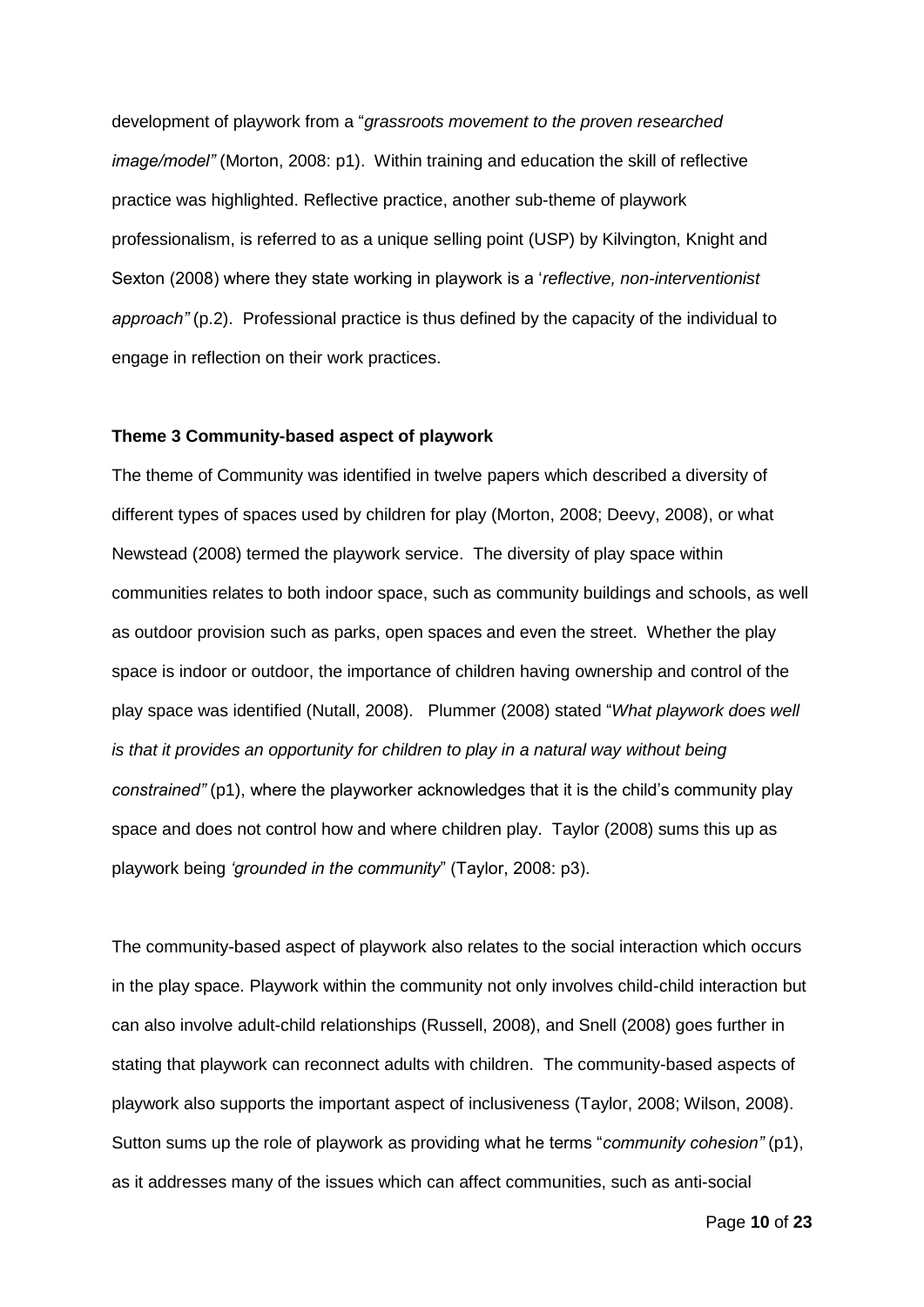behaviour and the importance of children being active participants in the community (Snell, 2008).

### **Theme 4 Relationship of Playwork to the 'wider world'**

The fourth theme is titled the relationship to the 'wider world', where the 'wider world' is the world outside the playwork field, and this theme was found in six papers. This theme centres on the need for play policies and strategies (Deevy, 2008, Sharpe, 2008) which provides the opportunity for multi-professional development both within and outside playwork. Andrews (2008) states that this approach needs to be embedded within local authorities, utilising the identification of play champions (a designated person to promote the importance of play across professions), and identifies the need for the development of play partnerships (Plummer, 2008), which are seen as a way of providing the opportunity for multi-professional development of play. An understanding of play from different professions is key to multi-partnership, particularly where playwork may take place in non-playwork environments such as hospital play (HHRT, 2008), and where the profile of play can be raised through cross agency working through the practice of playwork (Harrop, 2008).

### **Theme 5: Threats to Playwork**

The fifth and last theme is the threats to playwork, which was found in five papers. Three main threats that were identified were; playwork isolating itself, having a lack of identity and being misunderstood (Roberts, 2008, Plummer, 2008, Gladwin, 2008). The isolation could be a result of playwork's distinctiveness (Harrop, 2008) which may cause a tension between practice and non-play related policies, such as health and safety (Gallagher, 2008), the five outcomes of Every Child Matters (Russell, 2008) or OFSTED (Kingston, 2008). This resistance and mitigation against legislation by playworkers could be, according to Brown (2008), damaging to playwork in the long run. The lack of identity compounded by a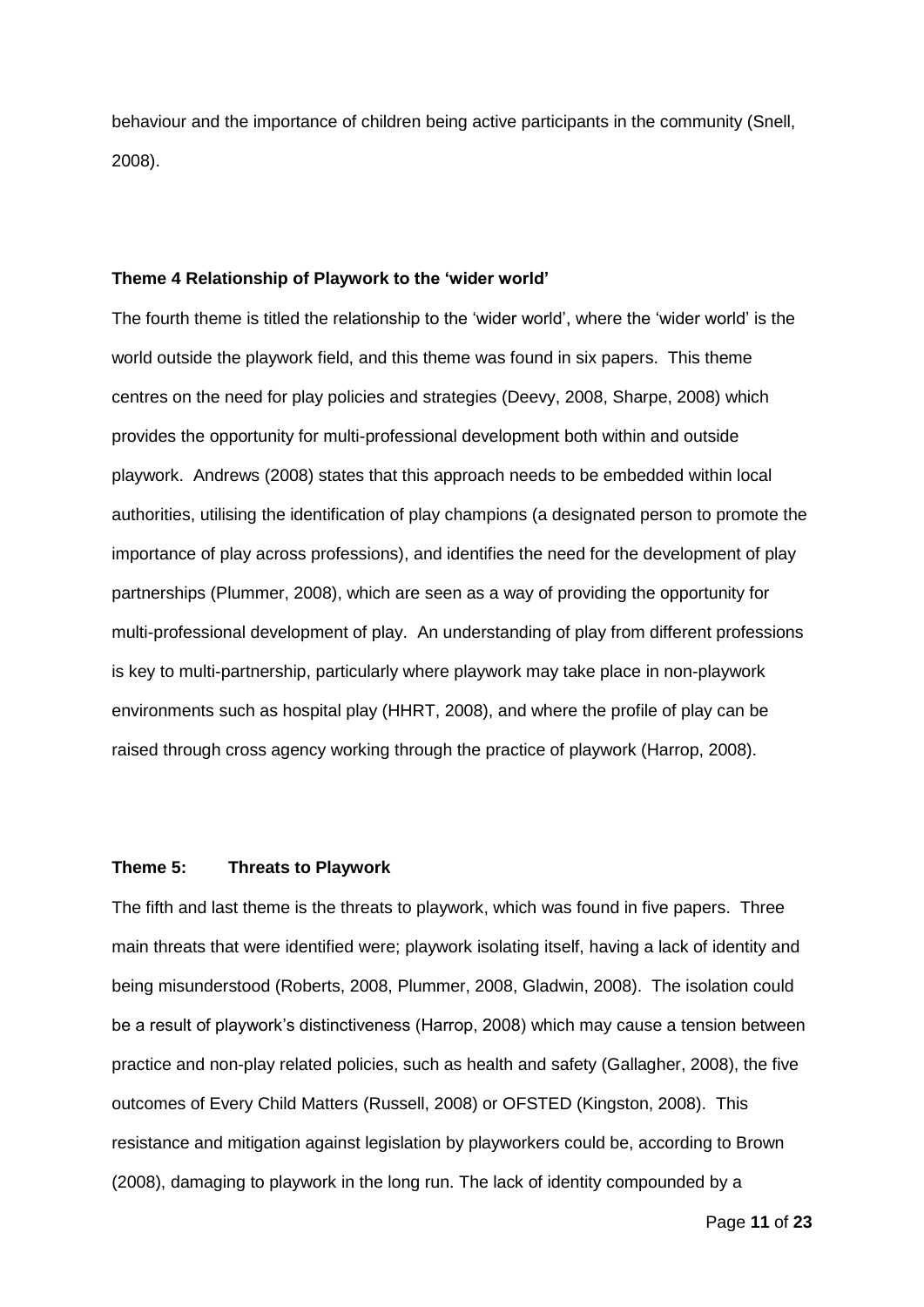continued lack of common language between theorists and practitioners (Brown, 2008) may be the cause of playwork still being a fragmented profession (Sharpe 2008). Furthermore, misunderstanding of the profession of playwork by others who assume that children do not want adults involved in their play spaces could make playworkers redundant (Kingston, 2008).

Ironically, the first four themes that were identified in the thematic analysis for the future of playwork could, in part, contribute to the theme of the threats to playwork. The uniqueness of playwork, as Gladwin (2008) stated in his paper, could run the risk of playwork staying "*lonely and isolated on its ice floe*" (p2) by hanging onto its "*enigma status"* (Roberts, 2008, p1). The increased need for research (Taylor, 2008) could alienate the practitioners from the theorists, and, rather than identifying a shared language (Brown, 2008), could result in more confusion from theory to practice (Milne and Rix, 2008; Wilson, 2008). In addition, there is also the risk of playwork being '*absorbed into other disciplines"* (Kingston, 2008; p1). The focus of children's play in the community may result in the playworkers perception of play being different to that of other adults in the community, possibly resulting in tensions between the two parties (Snell, 2008).

In his commentary on the ideas papers, Else (2008) identified two themes: the unique nature of playwork and the structures necessary to deliver playwork. These themes are similar to the results of the thematic analyis undertaken for this study. Else argued that playwork should be part of the children's workforce, but retain its uniqueness, and that the playwork infrastructure should be developed to support this;

"The Playwork sector should be part of the Children's Workforce but should retain its values and unique approaches; they have value for children, staff and the whole community. There are risks and challenges in this approach but also more opportunities for playing should be developed and sustained. Each area should have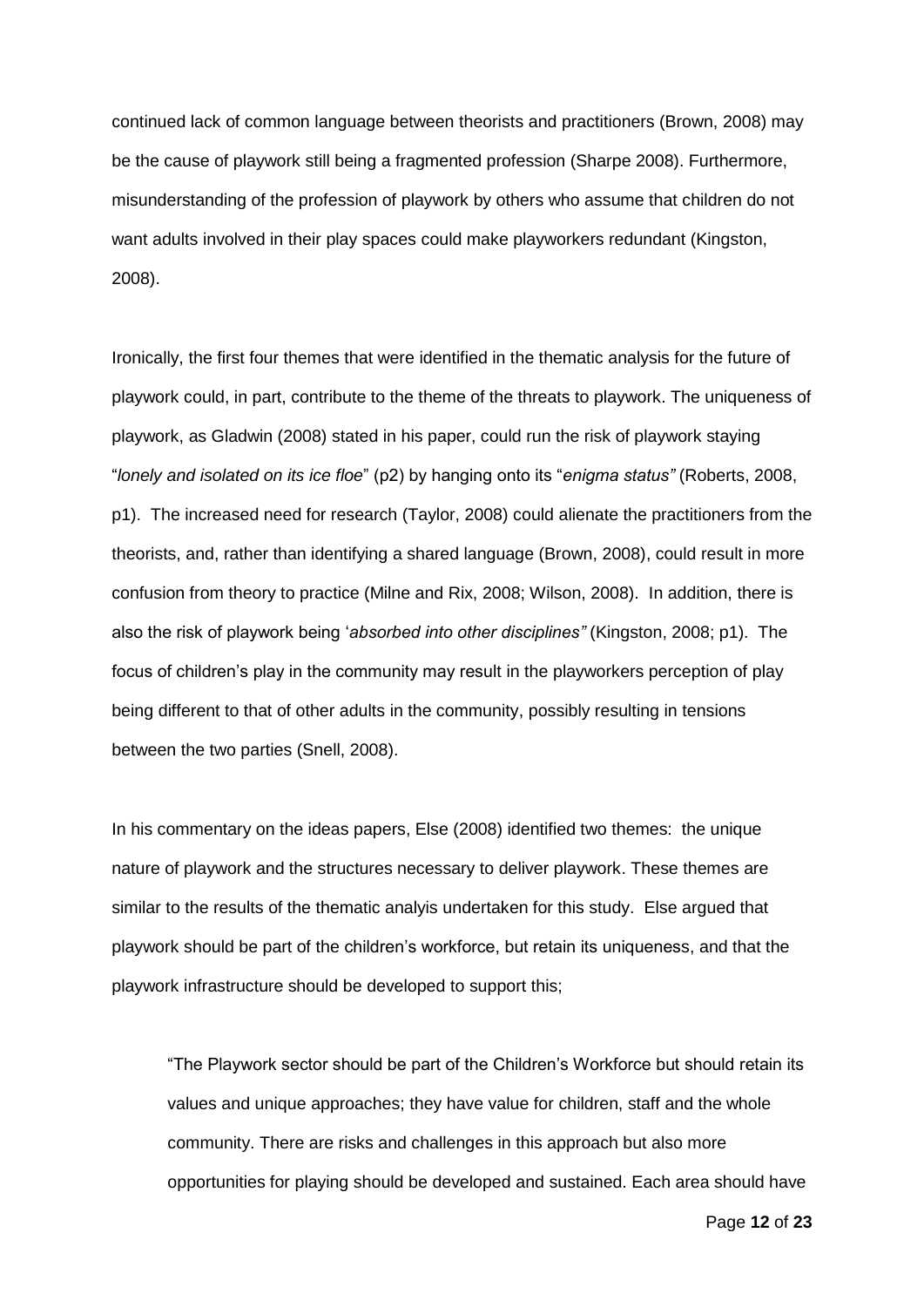a play champion and play partnership to support these developments. Training, which should be 'learner and work-base centred approach, experiential and reflective, issue-based, innovative challenging, exciting and fun', should be offered to all those working with children in their play, in settings and in the wider community. Training should be a balance of current theory, supported by research, and practical skills. All training should be to a standard that is recognised within a wider framework so that career progression, pay and conditions may be improved to help meet the governments' requirements for a 'world class workforce'. This framework should include all related professions such as hospital play staff, play rangers, play wardens and perhaps social pedagogues or even 'ludocentric ludogogues' (play-centred playleaders). All job descriptions should be fit for purpose and be rooted in the Playwork Principles and current theory."

The themes of professionalism of playwork, the community-based aspects of playwork and the relationship of playwork to the 'wider world' are clearly embedded in Else's second theme, as are a number of threats to the development of playwork as a unique approach to working with children.

## **Discussion**

From the five themes and twelves sub-themes identified, it was evident the themes reflected the contextual factors of the time. Some of the authors made direct reference to one or more contextual factor, whilst others alluded to them. The links between the themes and sub-themes to the contextual factors are shown in Table 2 below:

| <b>Themes</b>                 | <b>Sub-themes</b>               | <b>Contextual Factor</b>   |
|-------------------------------|---------------------------------|----------------------------|
| <b>Uniqueness of Playwork</b> | <b>Holistic Development</b>     |                            |
|                               |                                 | <b>Playwork Principles</b> |
|                               | Playwork Perception of Play     |                            |
| Professionalism of Playwork   | <b>Professional Body</b>        |                            |
|                               | <b>Educational and Training</b> | <b>Every Child Matters</b> |
|                               |                                 |                            |
|                               | <b>Reflective Practice</b>      |                            |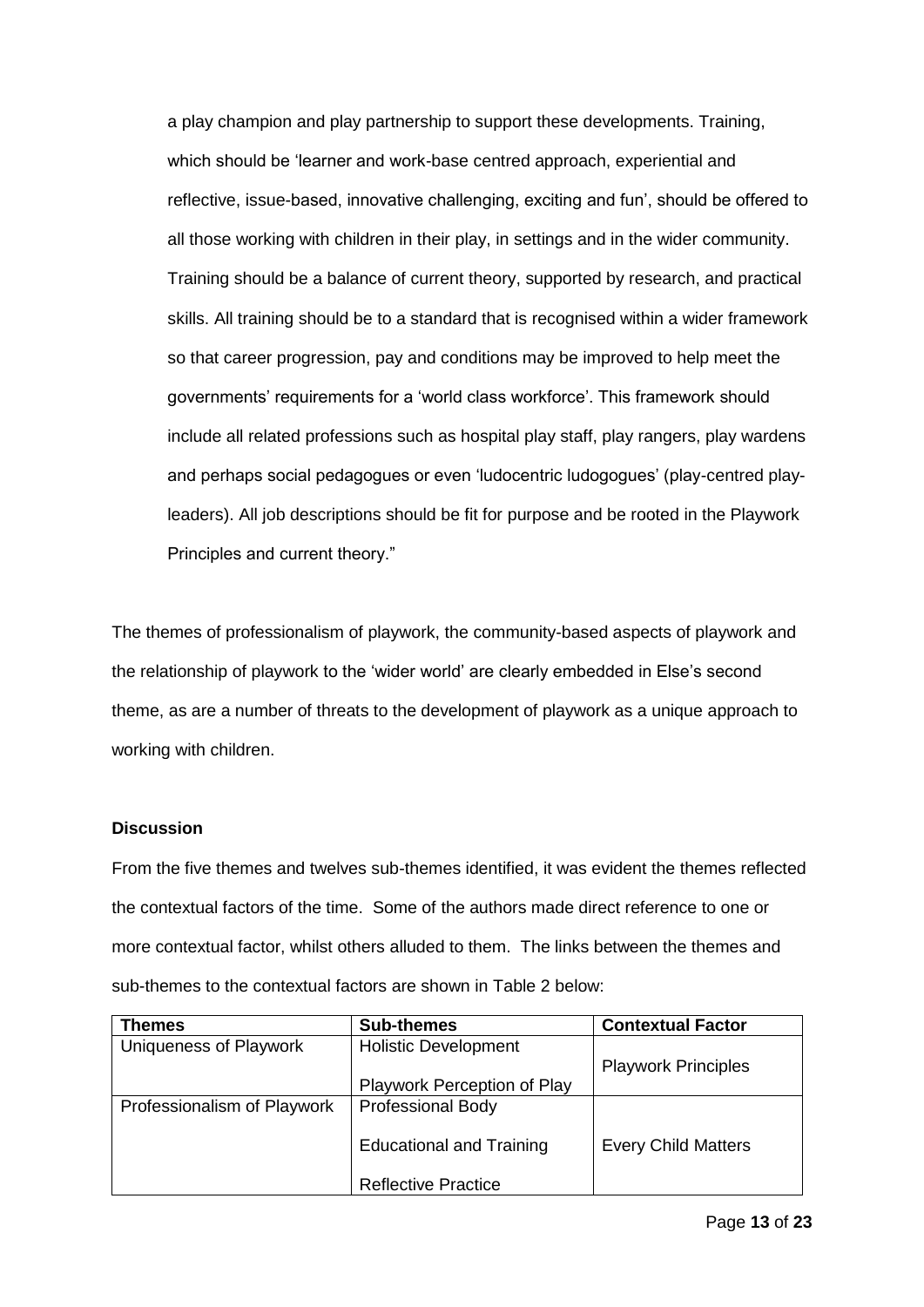| Community based aspect of   | Diversity of Play Space         |                                                                                        |
|-----------------------------|---------------------------------|----------------------------------------------------------------------------------------|
| Playwork                    |                                 | <b>BIG Lottery Funding</b>                                                             |
|                             | Social Interaction              |                                                                                        |
| Relationship of Playwork to | <b>Play Policies/Strategies</b> |                                                                                        |
| 'wider world'               |                                 | <b>Workforce Development</b>                                                           |
|                             | Multi-professional work         |                                                                                        |
| Threats to Playwork         | <b>Isolation</b>                |                                                                                        |
|                             | Lack of 'identity'              | <b>Playwork Principles</b><br><b>Every Child Matters</b><br><b>BIG Lottery Funding</b> |
|                             | Misunderstood                   | <b>Workforce Development</b>                                                           |
|                             |                                 |                                                                                        |

Table 2: Themes, sub-themes and contextual factor

Some of the themes identified in the Possible Futures for Playwork ideas papers have been reflected in playwork over the last seven years, particularly as the contextual factors relevant in 2008 have changed in 2015. The following section discusses these themes and includes six provocations for further consideration.

## *Playwork and the wider world*

In 2008 the BIG Lottery Fund made money available to support community-based play projects in England and Wales. Local Authorities in both countries produced and developed their own play strategies. By 2009 England (DCFS/DCMS, 2009) had joined Wales in producing a national play strategy, with Northern Ireland and Scotland beginning initiatives to develop their own national play policy or strategy. So the theme of relationship to the 'wider world' was evident with the development of the national play strategy and local play strategies in England. This involved the support of Play England, and incorporated additional professions and disciplines to playwork in its construction. Then in 2010, the change in structures of the government saw austerity measures brought in by the coalition government, resulting in a drastic cuts in funding in England and the abandonment of the National Play Strategy and Every Child Matters (McKendrick et al, 2014). However, on a positive note both Northern Ireland (Office for First Minister and Deputy First Minister (OFMDFM), 2010 and Scotland (Scottish Government (SG), 2013) now have their own play strategies and the play policy and play policy implementation plan is still in existence in Wales. If playwork is to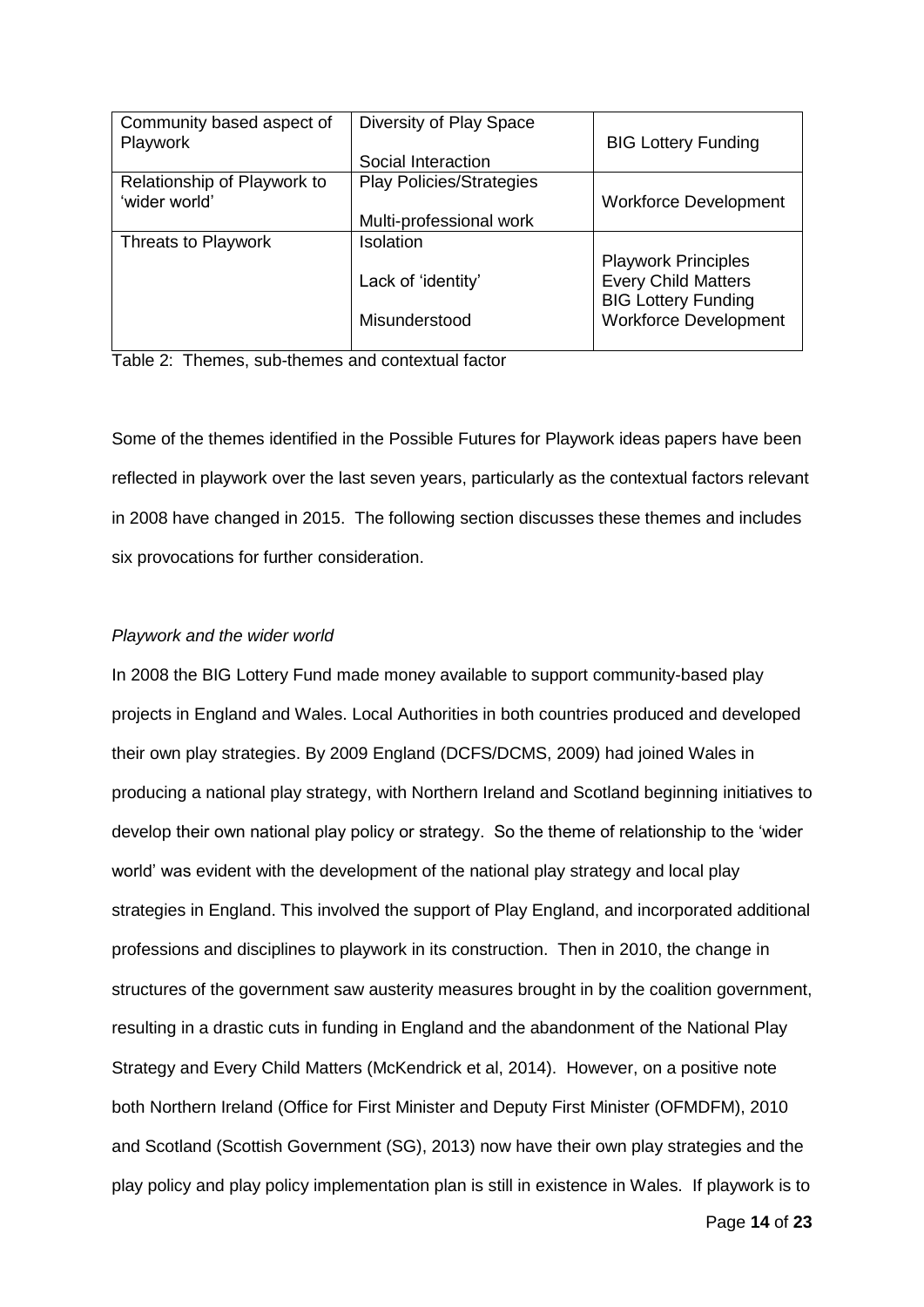develop within a UK framework it would be interesting to test the five themes within each of the UK countries. This could be facilitated through the four national play associations (Play Wales, Play England, Play Scotland and PlayBoard NI). If the five themes (and sub-themes) are relevant across the UK then this provides a potential framework for the future of playwork internationally. *Provocation: How effective are play policies and strategies in promoting playwork to the 'wider world'?*

#### *Developing the profession of playwork*

The promotion of playwork as a profession and the development of a single professional body to represent playwork is still on-going. The demand for a playwork body to support playwork as a profession is still considered important (Voce and Benjamin, 2015). The promotion of playwork practice at a national UK level remains with four organisations Play Wales, Play Scotland, Play England and PlayBoard in Northern Ireland. The idea of a single professional body is important to the sector and having seen a recent attempt fail in the early 2000, maybe the current developments with the Register of Playwork Professionals will succeed. *Provocation: How relevant are the themes and sub-themes identified in this study across each of the countries the UK?*

The professionalism of playwork could benefit from play being a statutory requirement, as a statutory requirement provides more support for both play and playwork. The relevance of national play policies and strategies has been demonstrated in Wales (WAG, 2006), where the development of local play strategies and a play sufficiency assessment tool has provided the necessary foundations to help justify the need for playwork, both within the statutory and voluntary sector.

The current qualifications for playwork across the UK have seen some developments in the last seven years with an increase in students from the playwork field undertaking Masters and Doctoral qualifications. Two prominent authors from the playwork field have been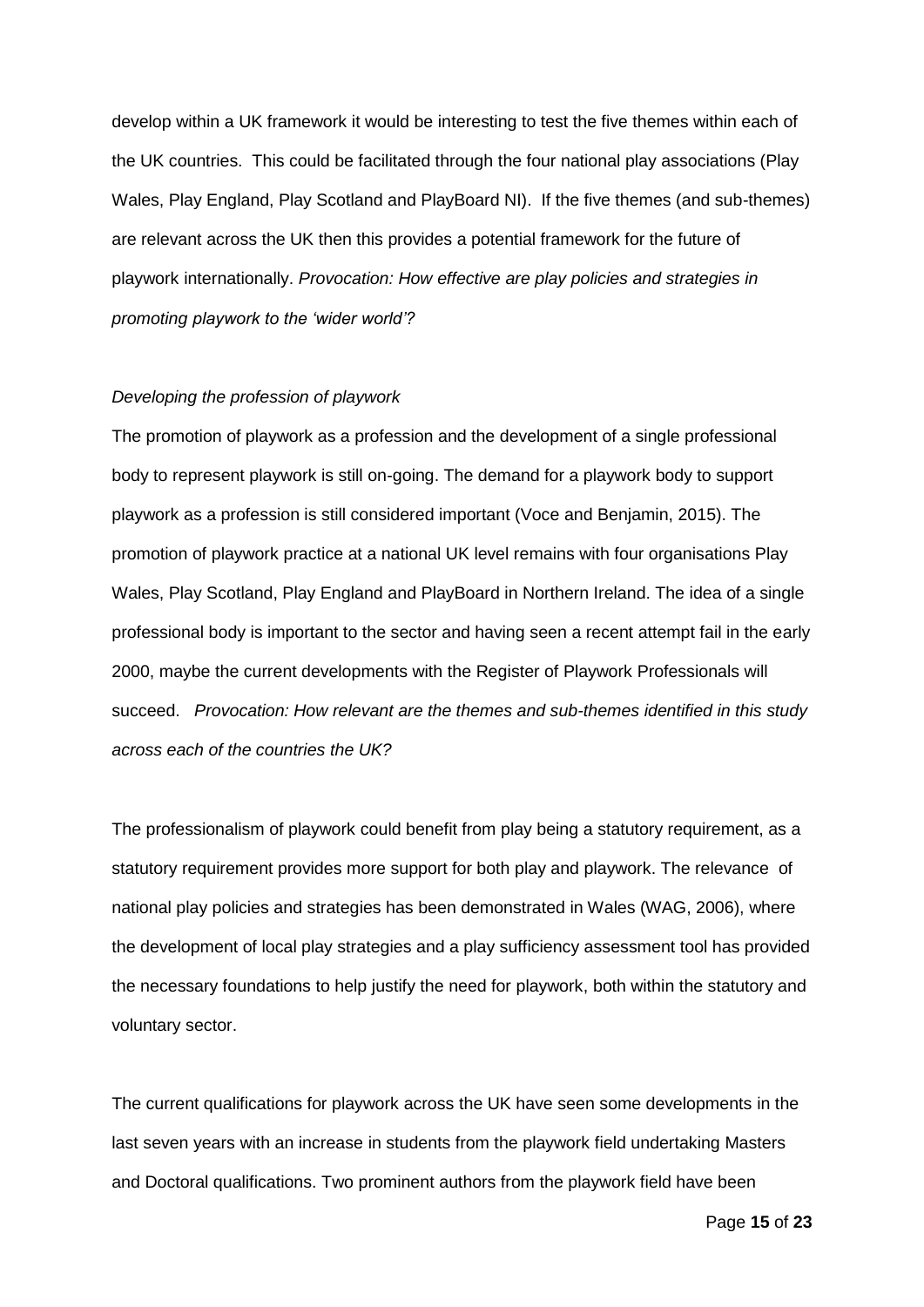appointed professors at English universities (one of playwork and the other of play). However, many of the undergraduate playwork qualifications have ceased or have integrated into other child related programmes of study, such as childhood studies. There is currently an increased need for qualitative and quantitative research to justify the uniqueness of playwork which could contribute to playwork education and training, and also a need for inter-professional support from other disciplines who value play as part of their professional practice. *Provocation: How can playwork research be undertaken without a funding infrastructure, and what are the implications of playwork research for the professional status of playwork?*

#### *Playwork's community focus*

The funding that was available to increased mobile open access play provision in communities in England and Wales has now ceased. Many of the open access playranger projects have been terminated, or are running on very tight 'shoestring' budgets. *Provocation: How can playwork still support what Sutton (2008) termed community cohesion in the future without the funding that was available in 2008?*

## *The uniqueness of playwork*

The Playwork Principles (PPSG, 2005), which claim to describe the uniqueness of playwork, are now over ten years old, and have received both support and criticism from within the playwork field (see Conway, 2008, Brown, 2008). The focus of play as a process within playwork practice does differ from many other professions, which contributes to the uniqueness of playwork, but play is not the sole property of playwork. *Provocation: How relevant are the playwork principles to playwork practice today? How can the uniqueness of playwork support other professions and contexts where play takes place?* 

### **Conclusion**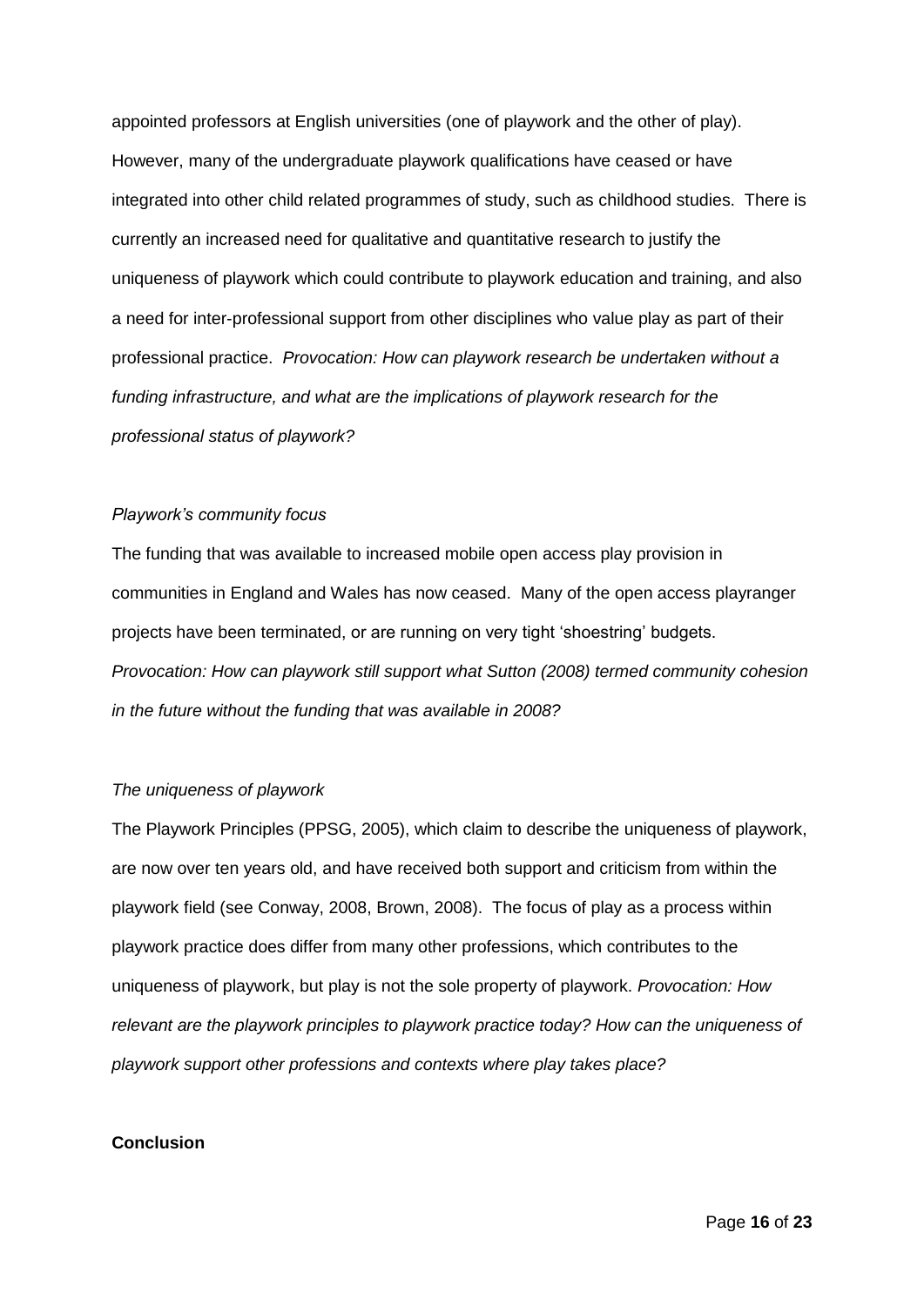This paper described a thematic analysis undertaken on the twenty-three 'ideas papers' submitted to the Possible Futures for Playwork Project in 2008. The intention of this study was neither to continue nor to finish the project that Perry Else started when he was the coordinator of the Possible Futures of Playwork Project, but rather to review the aspirations of playwork academics and practitioners in 2008 in order to provide a platform for future deliberations. This study identified five themes that were considered to be important for the future of playwork in 2008. In 2015 these themes provide a potential starting point for further discussion and research, and the provocations are intended to stimulate thinking about the future of playwork in the UK.

Acknowledgement: The author would like to acknowledge the extensive work of the late Professor Perry Else (1959-2014) in developing the Possible Future for Playwork Project.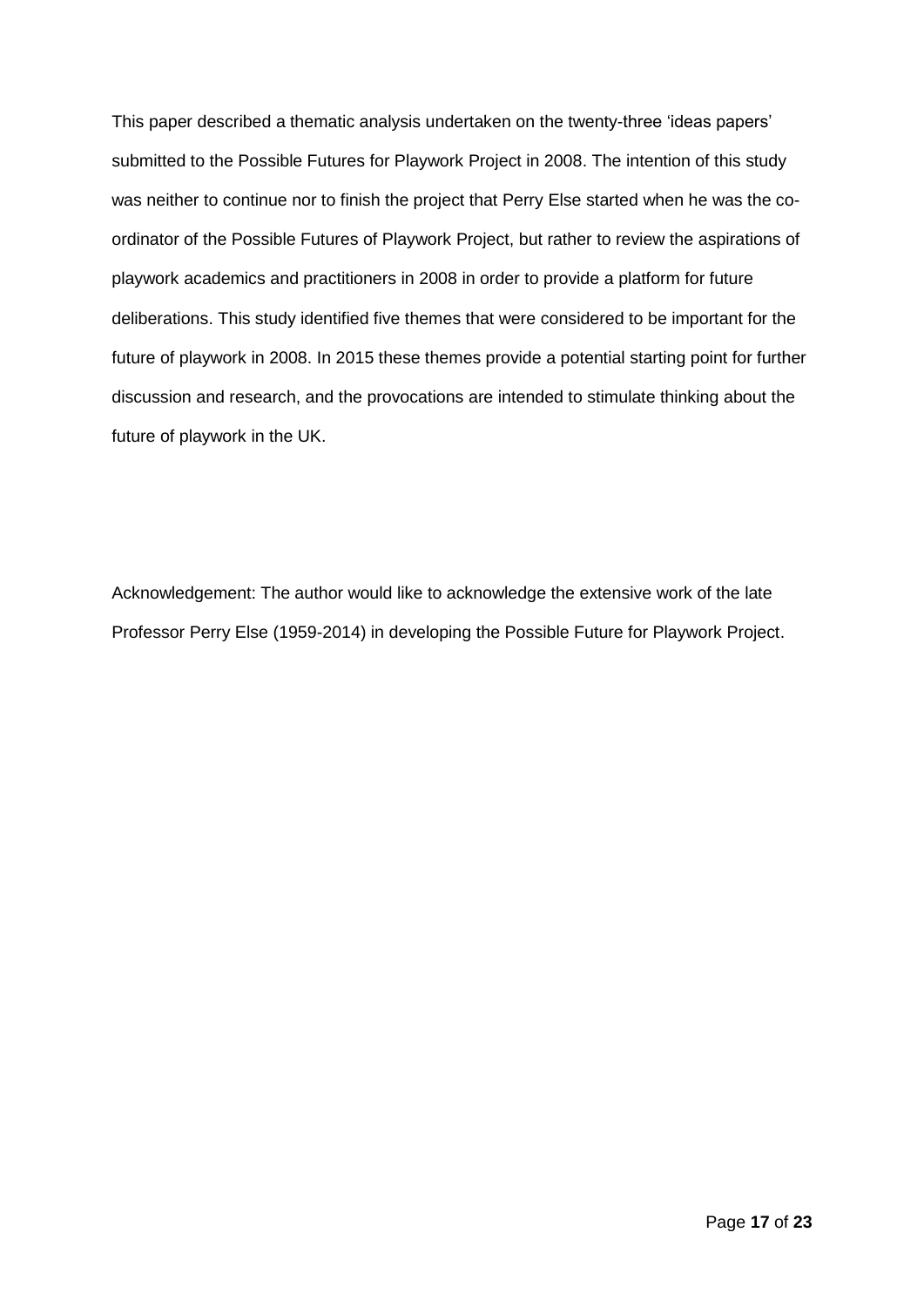#### **References**:

Andrews, C. (2008) *Embedding play in the district and borough councils programmes in the future.* [accessed from Possible Futures for Playwork Discussion Group 29 July 2015] https://groups.yahoo.com/neo/groups/PossibleFutures/files/Possible%20Futures%20Ideas% 20Papers/

Bonel, P. and Lindon, J. (1996) Good Practice in Playwork. London: Nelson Thornes Ltd Brown, F. (2008) *Impossible futures.* [accessed from Possible Futures for Playwork Discussion Group 29 July 2015]

https://groups.yahoo.com/neo/groups/PossibleFutures/files/Possible%20Futures%20Ideas% 20Papers/

Brown, F. (2008). The Playwork Principles: A Critique. In Brown, F. & Taylor, C. (Eds.), Foundations of Playwork (pp. 120-127). Buckinghamshire: Open University Press.

Conway; M. (2008) *Do our playwork job descriptions describe the job?* [accessed from Possible Futures for Playwork Discussion Group 29 July 2015]

https://groups.yahoo.com/neo/groups/PossibleFutures/files/Possible%20Futures%20Ideas% 20Papers/

Conway, M. (2008) The Playwork Principles. In Brown, F. and Taylor, C. (ed) (2008) Foundation in Playwork 119-122. Maidenhead: McGraw Hill: Open University Press

Deevy, M. (2008) *Playwork in Northern Ireland, a brief history of education and training in the playwork sector.* [accessed from Possible Futures for Playwork Discussion Group 29 July 2015]

https://groups.yahoo.com/neo/groups/PossibleFutures/files/Possible%20Futures%20Ideas% 20Papers/

Cranwell, K. (2003). Towards playwork: an historical introduction to children's out-of-school play organizations in London. In Brown F. (Ed.), Playwork: Theory and Practice (pp. 32-47). Buckingham: Open University Press.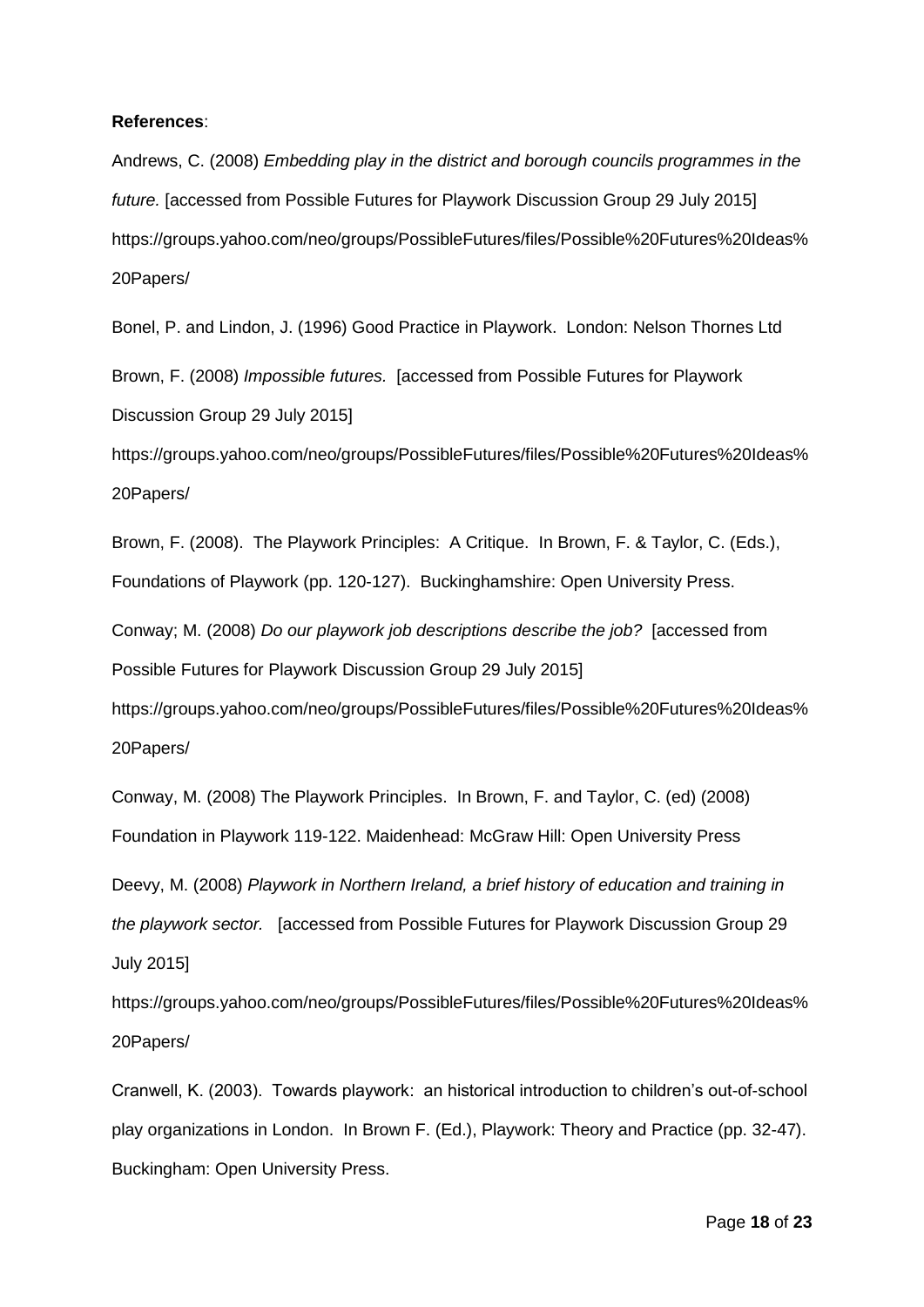Denzin, N. (1979). Childhood socialization. London: Jossey-Bass Publishers.

Department for Children Family and Schools & Department for Culture Media and Sport (2009). The Play Strategy. Nottingham: DCFS Publications.Department for Education and Skills (2003). Every Child Matters. London: HMSO

Else, P. (2008) *Emerging Themes.* [accessed from Possible Futures for Playwork Discussion Group 29 July 2015]

https://groups.yahoo.com/neo/groups/PossibleFutures/files/Possible%20Futures%20Ideas% 20Papers/

Gallagher; P. (2008) *The future of playwork* [accessed from Possible Futures for Playwork Discussion Group 29 July 2015]

https://groups.yahoo.com/neo/groups/PossibleFutures/files/Possible%20Futures%20Ideas% 20Papers/

Gladwin; G. (2008) *Let's get off our ice floe.* London: Play Hospital Play Staff Education Trust. (2008) *Play in Hospital.* [accessed from Possible Futures for Playwork Discussion Group 29 July 2015]

https://groups.yahoo.com/neo/groups/PossibleFutures/files/Possible%20Futures%20Ideas% 20Papers/

Harrop, S. (2008) *The Gateshead Comment.* [accessed from Possible Futures for Playwork Discussion Group 29 July 2015]

https://groups.yahoo.com/neo/groups/PossibleFutures/files/Possible%20Futures%20Ideas% 20Papers/

Kilvington, J. Knight, H. and Sexton, J. (2008) *Playwork: a profession or 'poor relation'?*  London: [accessed from Possible Futures for Playwork Discussion Group 29 July 2015] https://groups.yahoo.com/neo/groups/PossibleFutures/files/Possible%20Futures%20Ideas% 20Papers/

Kilvington, J. and Wood, A. (2010) Reflective Practice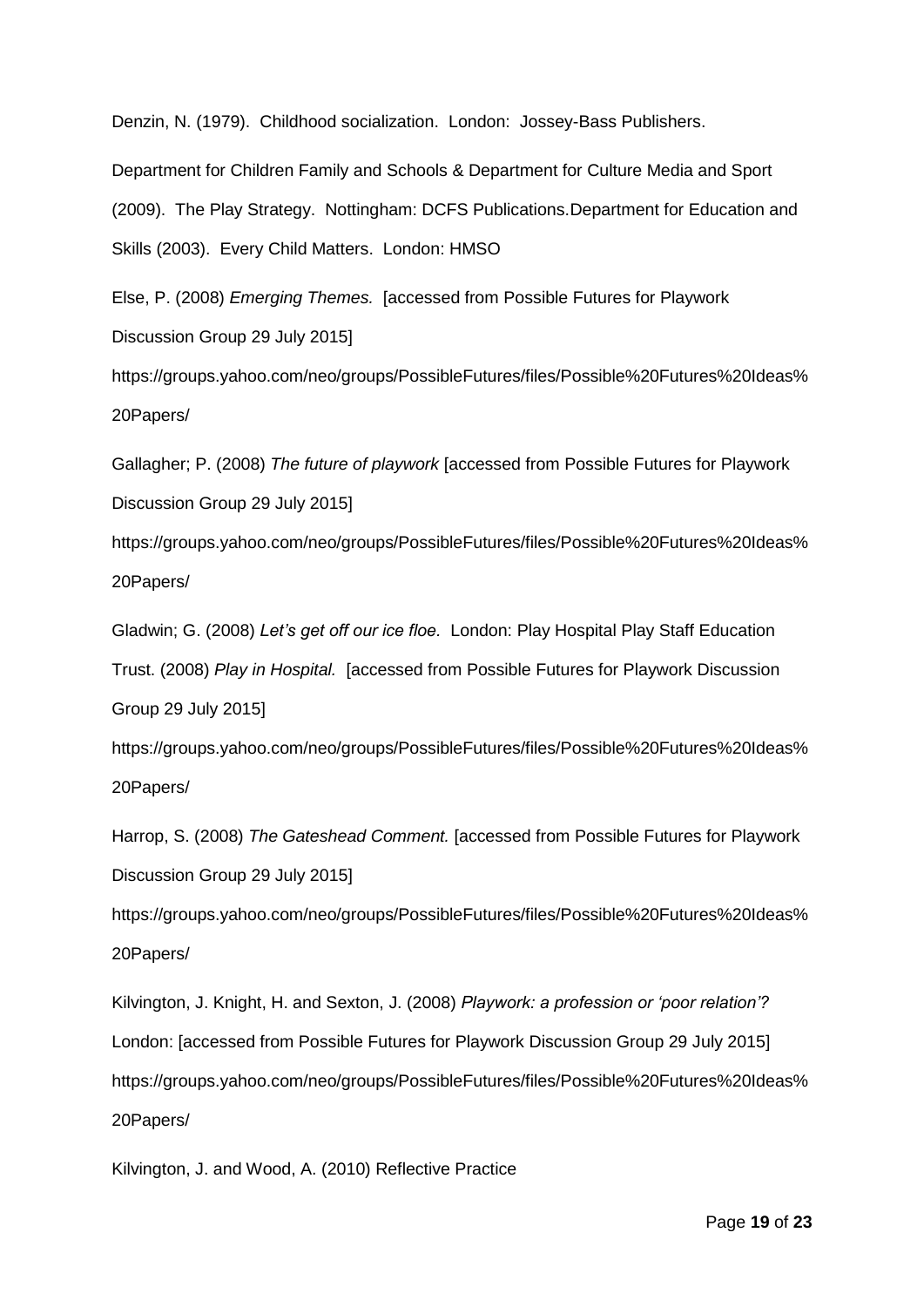King, P. F. (2008) *A biopsychosocial model of playwork for the play health of the child.*  [accessed from Possible Futures for Playwork Discussion Group 29 July 2015] https://groups.yahoo.com/neo/groups/PossibleFutures/files/Possible%20Futures%20Ideas% 20Papers/

Kingston, B. (2008) *Playwork – Mostly harmless?* [accessed from Possible Futures for Playwork Discussion Group 29 July 2015]

https://groups.yahoo.com/neo/groups/PossibleFutures/files/Possible%20Futures%20Ideas% 20Papers/

Lichtman, M. (2010) Student Study Site for Qualitative Research in Education: A User's Guide Third Edition. London: SAGE

Lincoln, Y. S. and Guba, E. G. (1985) Naturalistic Inquiry. Newbury Park, CA: SAGE

McKendrick, J. H.; Horton, J., Kraftl, P; Else, P. (2014) Practice: Playwork in Times of Austerity. Journal of Playwork Practice, 1: 61-99

Milne, J. and Rix, S. (2008) *Futures for playwork.* [accessed from Possible Futures for Playwork Discussion Group 29 July 2015]

https://groups.yahoo.com/neo/groups/PossibleFutures/files/Possible%20Futures%20Ideas% 20Papers/

Morse, J. M., Barrett, M., Mayan, M., Olson, K., & Spiers, J. (2002). Verification strategies for establishing reliability and validity in qualitative research. International Journal of Qualitative Methods, 1, 2, 2, 1-19. http://www.ualberta.ca/~ijqm/. [accessed 10 December 2010]

Morton, C. (2008) *Raising the profile of play in the community.* [accessed from Possible Futures for Playwork Discussion Group 29 July 2015] https://groups.yahoo.com/neo/groups/PossibleFutures/files/Possible%20Futures%20Ideas% 20Papers/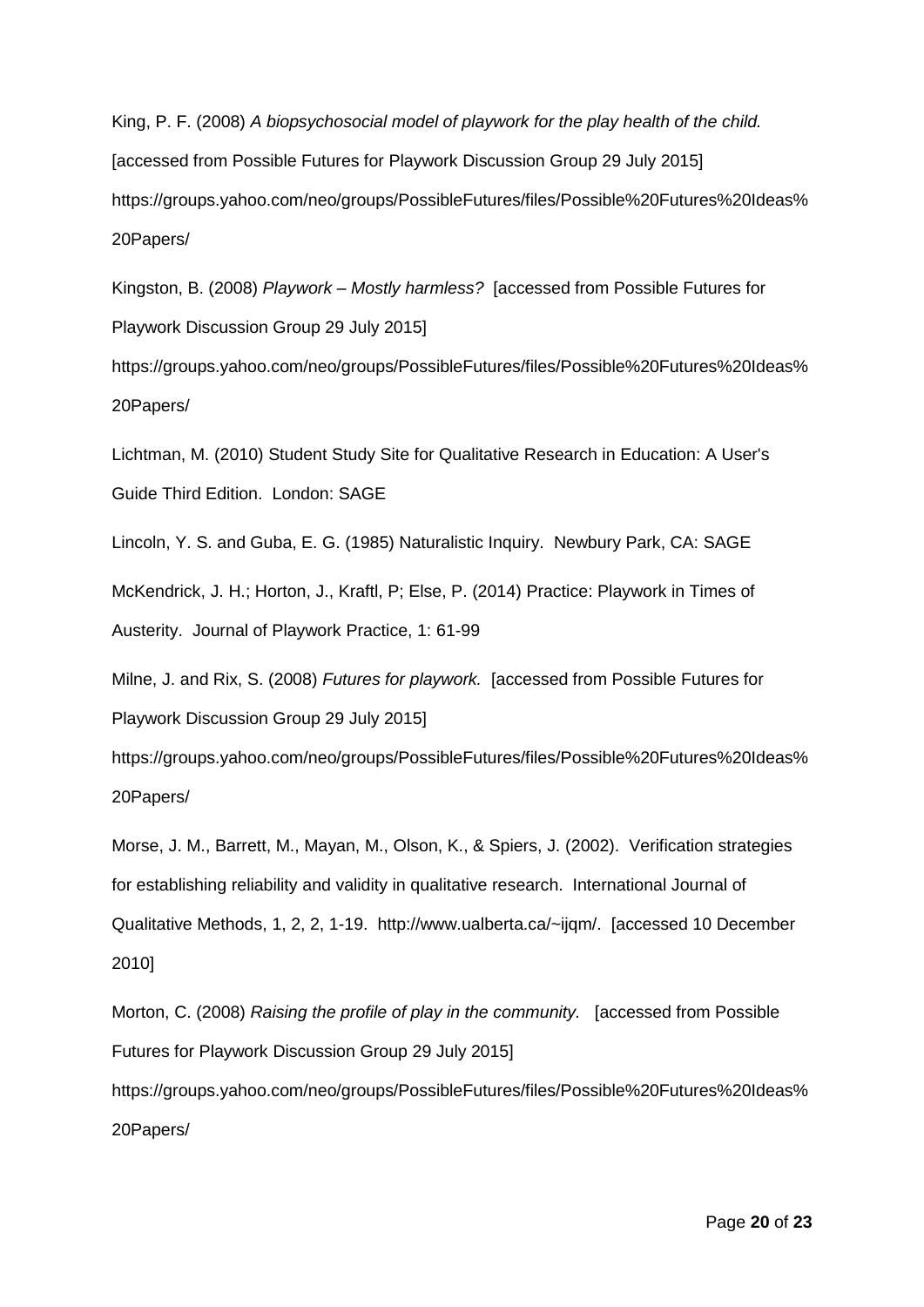Newstead, S. (2008) *What is playwork?* [accessed from Possible Futures for Playwork Discussion Group 29 July 2015] https://groups.yahoo.com/neo/groups/PossibleFutures/files/Possible%20Futures%20Ideas%

20Papers/

Nutall, E. (2008) *Grumpy old playworker, part 1 – From pre-fab playgrounds to children's centres: an evolving approach?* [accessed from Possible Futures for Playwork Discussion Group 29 July 2015]

https://groups.yahoo.com/neo/groups/PossibleFutures/files/Possible%20Futures%20Ideas% 20Papers/

Office for First Minister and Deputy First Minister (2010). Play and Leisure in Northern Ireland – Your Right to Play. Retrieved February 9, 2013, from

http://www.ofmdfmni.gov.uk/info\_paper\_chns\_version\_june\_2009\_final\_\_2\_.doc

Plummer, D. (2008) *Raising the profile of play in the community.* [accessed from Possible Futures for Playwork Discussion Group 29 July 2015]

https://groups.yahoo.com/neo/groups/PossibleFutures/files/Possible%20Futures%20Ideas% 20Papers/

Possible Futures for Playwork Discussion Group

https://groups.yahoo.com/neo/groups/PossibleFutures/conversations/messages

*Riessman , C. R. (2008). Narrative Methods for the Human Sciences. CA, USA: SAGE Publication*

Roberts, J. (2008) *Reflection on the state of Playwork.* [accessed from Possible Futures for Playwork Discussion Group 29 July 2015]

https://groups.yahoo.com/neo/groups/PossibleFutures/files/Possible%20Futures%20Ideas% 20Papers/

Russell Bernard, H. and Ryan, G. W. (2010) Analyzing Qualitative Data Systematic Approaches. London: SAGE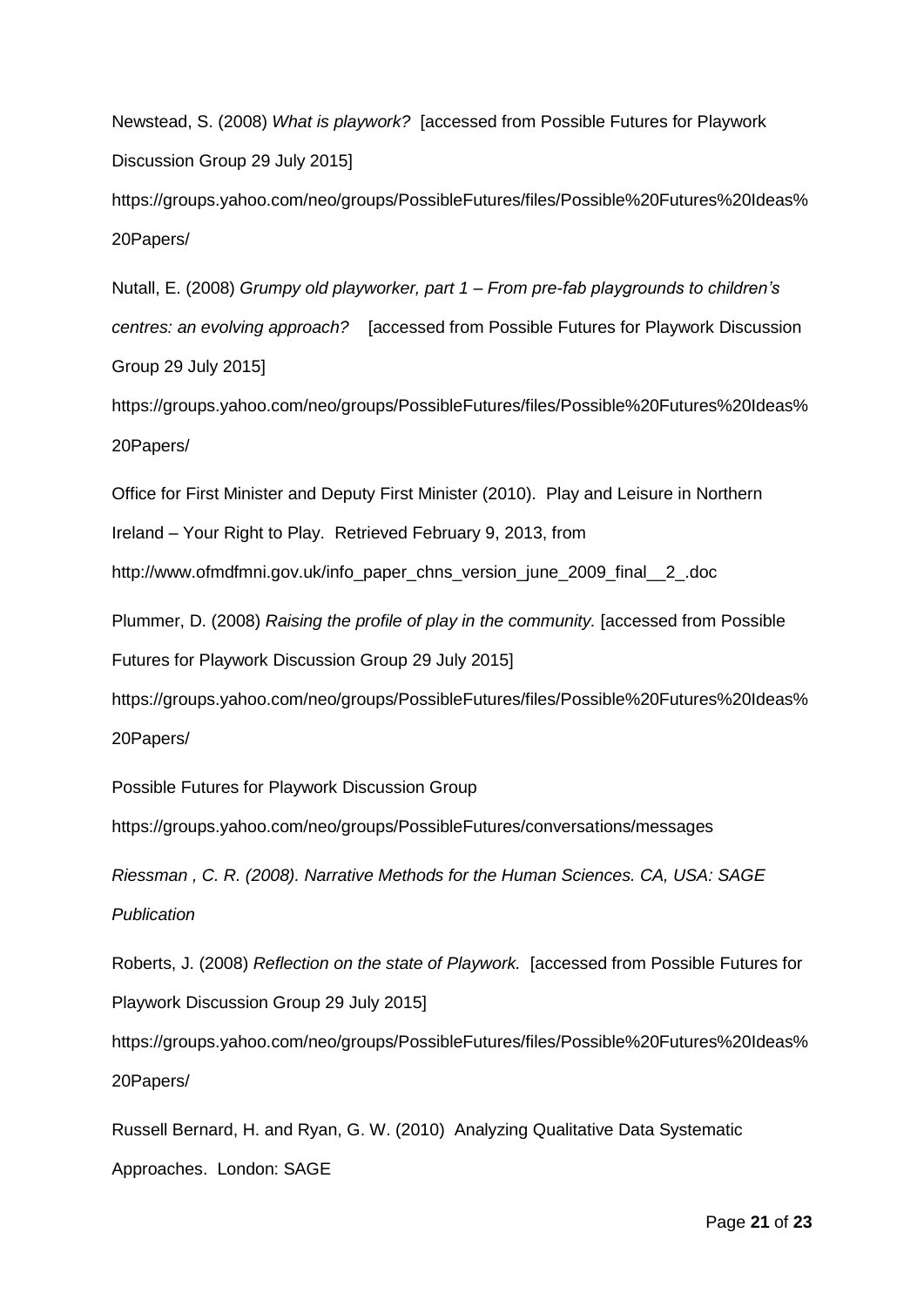Russell, W. (2008) *Playwork: paradigms, power and (un)predictability* [accessed from Possible Futures for Playwork Discussion Group 29 July 2015] https://groups.yahoo.com/neo/groups/PossibleFutures/files/Possible%20Futures%20Ideas% Welsh Assembly Government (2002). A Play Policy for Wales. Cardiff: National Assembly for Wales.

Welsh Assembly Government (2004). Children and Young People: Rights to Action. Cardiff: National Assembly for Wales.

Welsh Assembly Government (2006b). Play Policy Implementation Plan. Cardiff: National Assembly for Wales.20Papers/

Scottish Government (2013). Play Strategy for Scotland: Our Vision. Edinburgh: Scottish Government. Retrieved June 28, 2013, from

http://www.scotland.gov.uk/Resource/0042/00425722.pdf

Sharpe, D. (2008) *Keeping children at the centre of the process.* [accessed from Possible Futures for Playwork Discussion Group 29 July 2015]

https://groups.yahoo.com/neo/groups/PossibleFutures/files/Possible%20Futures%20Ideas% 20Papers/

SkillsActive (2015) The Register for Playwork Professions [accessed  $30<sup>th</sup>$  July 2015] http://www.playworkregister.org/

Snell, C. (2008) Radical roots – Playwork for change.[accessed from Possible Futures for

Playwork Discussion Group 29 July 2015]

https://groups.yahoo.com/neo/groups/PossibleFutures/info

Sutton, A. (2008) *Play training for the... 'Guardians of the public realm'*. [accessed from Possible Futures for Playwork Discussion Group 29 July 2015]

Taylor, C. (2008) *An advocacy for playwork.* [accessed from Possible Futures for Playwork Discussion Group 29 July 2015] https://groups.yahoo.com/neo/groups/PossibleFutures/info